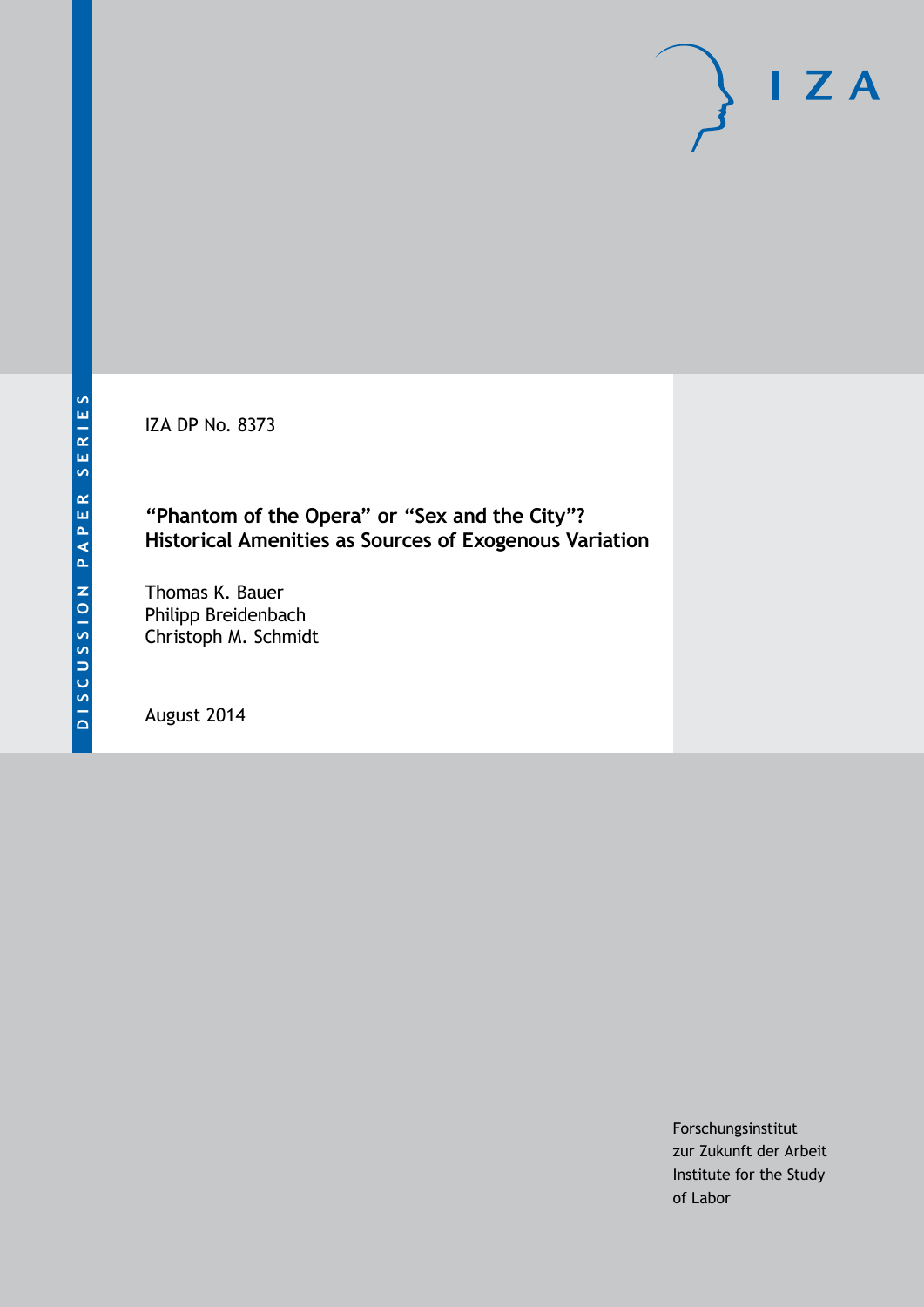# **"Phantom of the Opera" or "Sex and the City"? Historical Amenities as Sources of Exogenous Variation**

# **Thomas K. Bauer**

*RWI, RUB and IZA*

### **Philipp Breidenbach**

*RWI and RUB*

### **Christoph M. Schmidt**

*RWI, RUB, IZA and CEPR*

Discussion Paper No. 8373 August 2014

IZA

P.O. Box 7240 53072 Bonn Germany

Phone: +49-228-3894-0 Fax: +49-228-3894-180 E-mail: [iza@iza.org](mailto:iza@iza.org)

Any opinions expressed here are those of the author(s) and not those of IZA. Research published in this series may include views on policy, but the institute itself takes no institutional policy positions. The IZA research network is committed to the IZA Guiding Principles of Research Integrity.

The Institute for the Study of Labor (IZA) in Bonn is a local and virtual international research center and a place of communication between science, politics and business. IZA is an independent nonprofit organization supported by Deutsche Post Foundation. The center is associated with the University of Bonn and offers a stimulating research environment through its international network, workshops and conferences, data service, project support, research visits and doctoral program. IZA engages in (i) original and internationally competitive research in all fields of labor economics, (ii) development of policy concepts, and (iii) dissemination of research results and concepts to the interested public.

IZA Discussion Papers often represent preliminary work and are circulated to encourage discussion. Citation of such a paper should account for its provisional character. A revised version may be available directly from the author.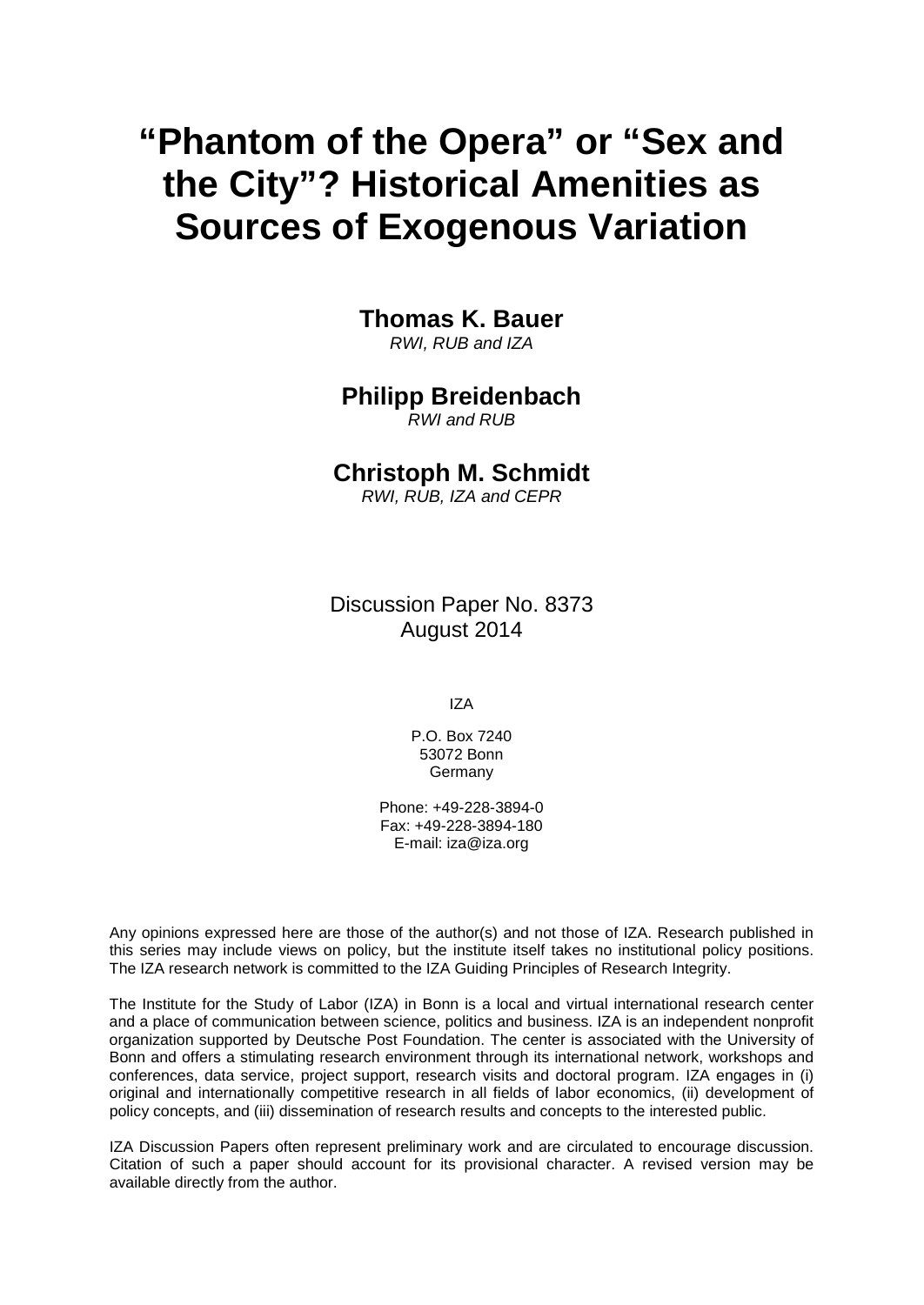IZA Discussion Paper No. 8373 August 2014

# **ABSTRACT**

# **"Phantom of the Opera" or "Sex and the City"? Historical Amenities as Sources of Exogenous Variation**

Using the location of baroque opera houses as a natural experiment, Falck et al. (2011) claim to document a positive causal effect of the supply of cultural goods on today's regional distribution of talents. This paper raises serious doubts on the validity of the identification strategy underlying these estimates, though. While we are able to replicate the original results, we proceed to show that the same empirical strategy also assigns positive causal effects to the location of historical brothels and breweries. These estimated effects are similar in size and significance to those of historical opera houses. We document that all these estimates reflect the importance of institutions for long-run economic growth, and that the effect of historical amenities on the contemporary local share of high skilled workers disappears upon controlling for regions' historical importance.

JEL Classification: R11, H42, J24

Keywords: human capital, historical amenities, regional competiveness

Corresponding author:

Philipp Breidenbach RWI Hohenzollernstr. 1-3 45128 Essen **Germany** E-mail: [Breidenbach@rwi-essen.de](mailto:Breidenbach@rwi-essen.de)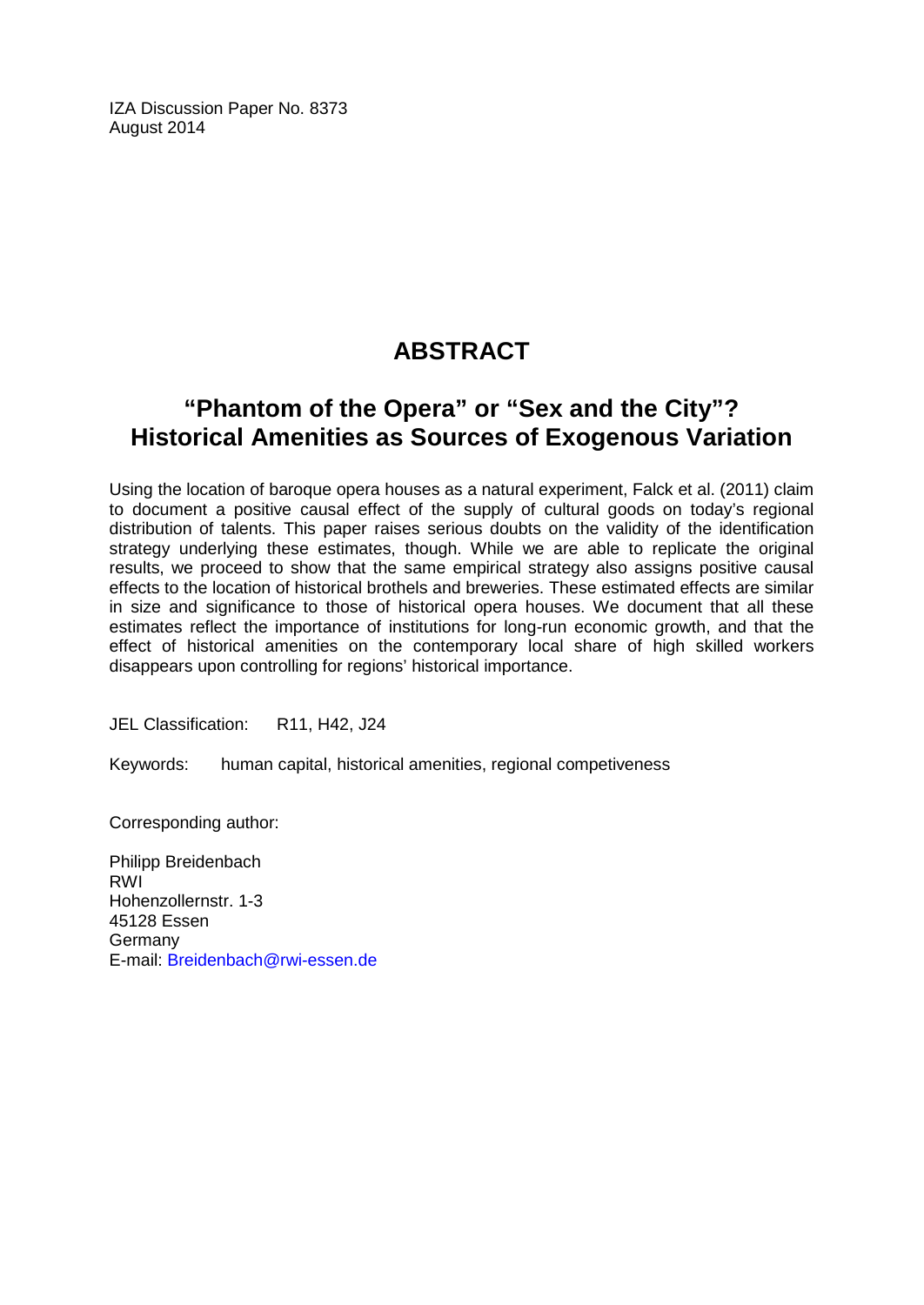#### 1. Introduction

 $\overline{a}$ 

One of the most prominent candidates for explaining the high degree of variation in regional prosperity is the heterogeneous prevalence of skilled labor (e.g. Jacobs 1961, Romer 1990). Attracting mobile high potentials has therefore become an important facet of any ambitious regional policy. Yet, our knowledge is still limited, when it comes to the question what makes regions highly attractive in the interregional competition for talents. Correspondingly, factors that are potentially drawing high skilled workers to cities and regions are the subject of numerous empirical studies. A particularly contentious issue is the subsidization of regional amenities, such as cultural facilities and events, vis-à-vis more sober policies, such as ascertaining of solid local public finances.

In his book "The rise of the creative class", Florida (2002) suggests two controversially discussed hypotheses. First, he maintains that it is a high share of workers exhibiting a high level of creativity, which is the fundamental prerequisite for prosperity, not the prevalence of high-skilled workers. Thus, different to other authors<sup>1</sup> he disentangles creativity from the usual notion of human capital that finds its expression in measures of formal education. According to his creative class theory, prosperity is therefore a process predominantly generated by new ideas and their spillovers.

As a second hypothesis, he suggests that factors shaping the regional quality of life are decisive for attracting and retaining those talents. He views, in particular, a high variety in cultural supply as one essential ingredient of attractive regions. He claims to find corroborative evidence for this hypothesis in American cities, since those cities with a large Bohemian index<sup>2</sup> highly correlate with the cities' endow-

<sup>1</sup> Romer (1990) as well as Jacob (1961) and Mokyr (1990) point out the importance of creativity for growth which they treat as equivalent to human capital. Rauch (1993) and Simon (1998) point out the importance of human capital on regional and urban level. Glaeser (1994, 2003) also stresses the human capital hypothesis and Glaeser (2005) shows that standard human capital measures wipe out creative class employment.

<sup>&</sup>lt;sup>2</sup> The Bohemian index is defined as the fraction of artistically creative people (authors, designers, musicians, composers, actors, directors, painters, sculptors, artist printmakers, photographers,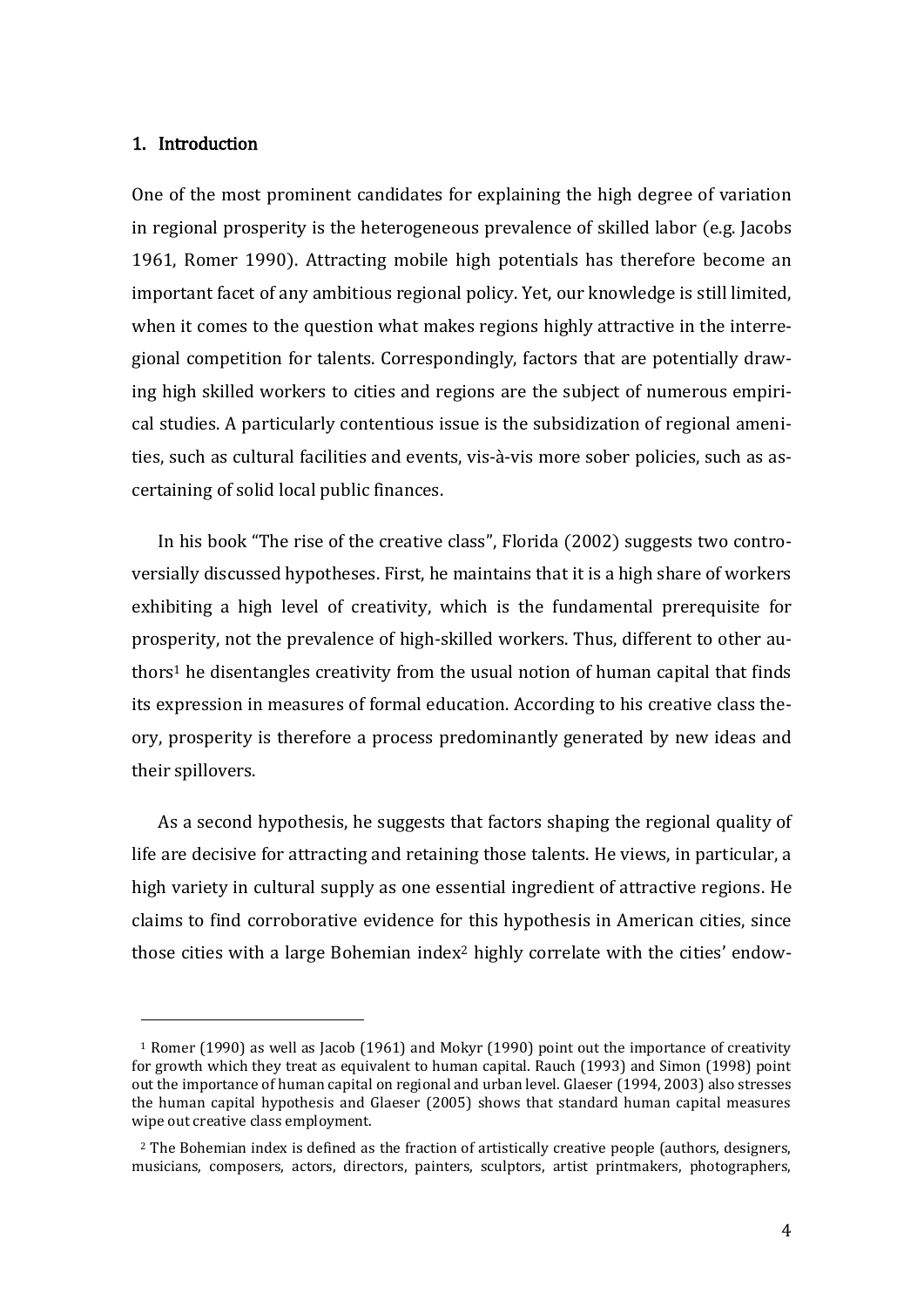ment with talents. This result would suggest that regional policy makers should place a high priority on fostering creativity, over and above other local traits.

As Falck et al. (2011) and Möller and Tubadji (2009) among others point out, this correlation is plagued by the recurrent problem of reverse causality. Since cities with a large fraction of high-skilled and high-earning people tend to display a higher willingness to pay for cultural goods, the chain of causality might rather go from the rich cities attracting the bohemians. Therefore, isolating the genuine causal link with standard econometric methods is a daunting task. One might hope, though, that this complex problem could be resolved by resorting to economic history.

Specifically, Falck et al. (2011) use historical data to explain contemporaneous observations. This empirical strategy has a long history in economics. To our knowledge, the earliest example is Weber (1904), who postulates an effect to emerge from Protestant Ethic on output in capitalist economies. Recent studies building on the assumption that historical amenities are exogenously given are Acemoglu et al. (2002), who evaluate historical institutions in colonial states and their long run effects on growth, and Becker & Woessmann (2010), who find evidence for significant differences in literacy in former Prussian regions based on the share of Protestants in each region. In a similar vein, Sachs (2003) and Rodrik (2002) discuss whether geography or institutions are the main prerequisite for prosperity. A concise overview on the state of the literature in this research field is provided by Nunn (2009).

In the same spirit, Falck et al (2011) take advantage of the multi-faceted historical development of German regions. These regions have varied substantially in geographic and socio-economic factors, such as their proximity to the major European trade lines, their involvement in wars and more generally in their institutional arrangements, reflecting the high fragmentation of historical Germany in sovereign principalities. These differences in historical circumstances may exert an in-

.

dancers, artist, and performers) who live in a giver region divided by the fraction of the total population of a country who live in that area (Florida, 2002, p. 333).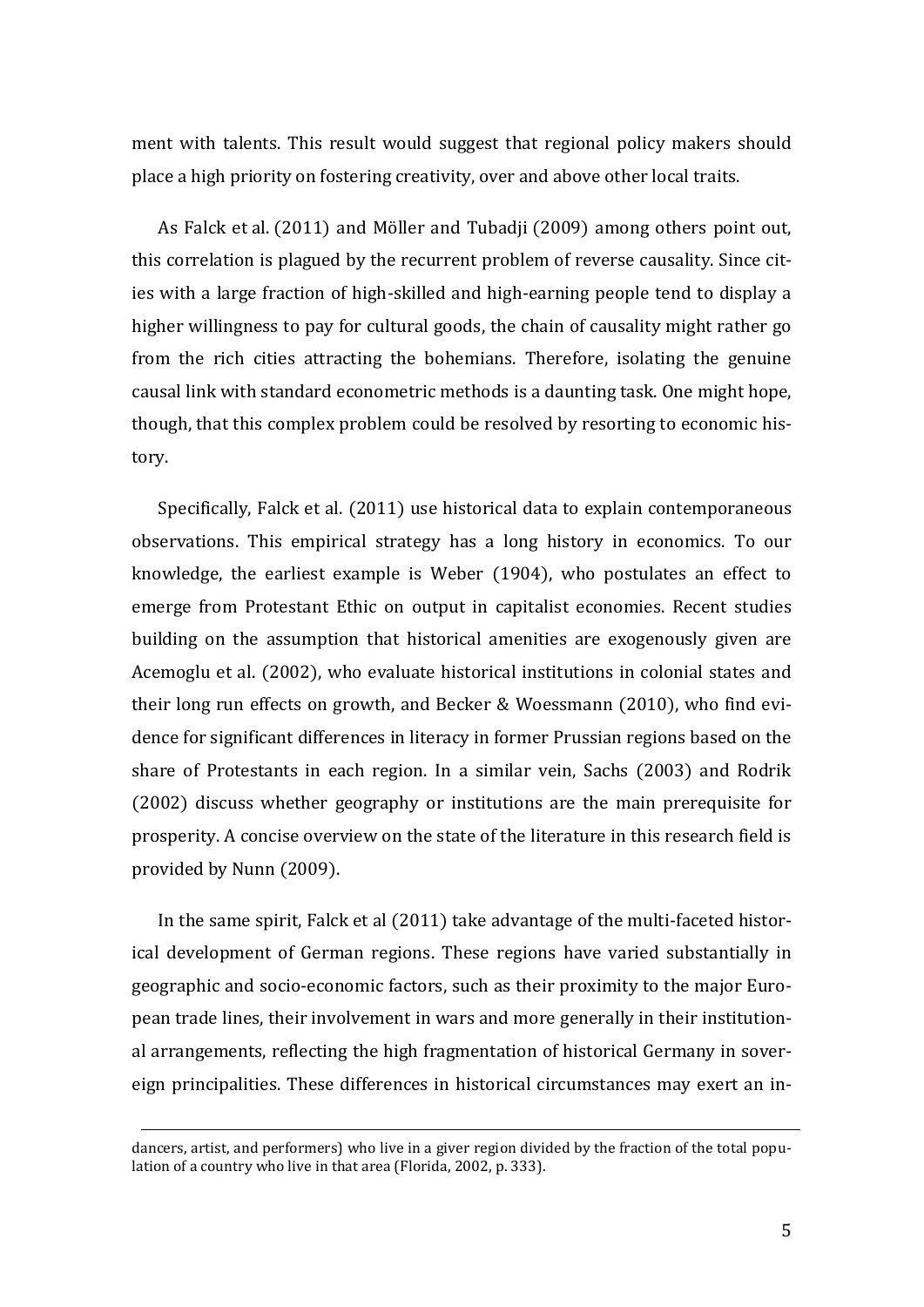fluence on the observable differences of today's prosperity. Falck et al. (2011) claim indeed to find that today's regional endowment with human capital is driven by the exogenous endowment with cultural supply, using German Opera Houses from the baroque era as their measure of exogenous cultural amenities. Their location is taken as the outcome of a natural experiment which, through its influence on today's cultural life, exerts an effect on human capital today.

Taking their results (Falck et al. 2011) as a starting point, this paper explores the empirical side of this issue more deeply. Most importantly, we seriously doubt the interpretation of the location of baroque opera houses as the outcome of a natural experiment. While we are able to replicate the correlation between the presence of historical opera houses and the current regional endowment with human capital on the basis of our dataset, we proceed to document very similar correlations for quite different historical amenities, which certainly have no tight connection to fostering the fine arts. Specifically, in our estimations we replace opera houses with historically documented brothels and breweries and derive similar results, indicating a higher degree of high-skilled workforce today in the proximity of historical brothels and breweries.

This finding illustrates a deeper conceptual point: The historical location of amenities was the reflection of the same underlying local traits which make the same regions prosperous today, such as the presence of administrative centers or natural advantages for serving as hubs in the transport of goods and services. Specifically, opera houses were likely to be built in the important cities close to the ruler's residence. These cities typically draw their prominent role for their respective region from their natural setting or from the institutions which had been implemented there first. Just as today, quite obviously erecting a meeting place for connoisseurs of the fine arts is a consequence rather than a prerequisite of prosperity. Interpreting the location of historical opera houses as a natural experiment confuses cause and consequence.

The paper is organized as follows. Section 2 provides a brief overview of the empirical literature regarding the link between cultural amenities and the location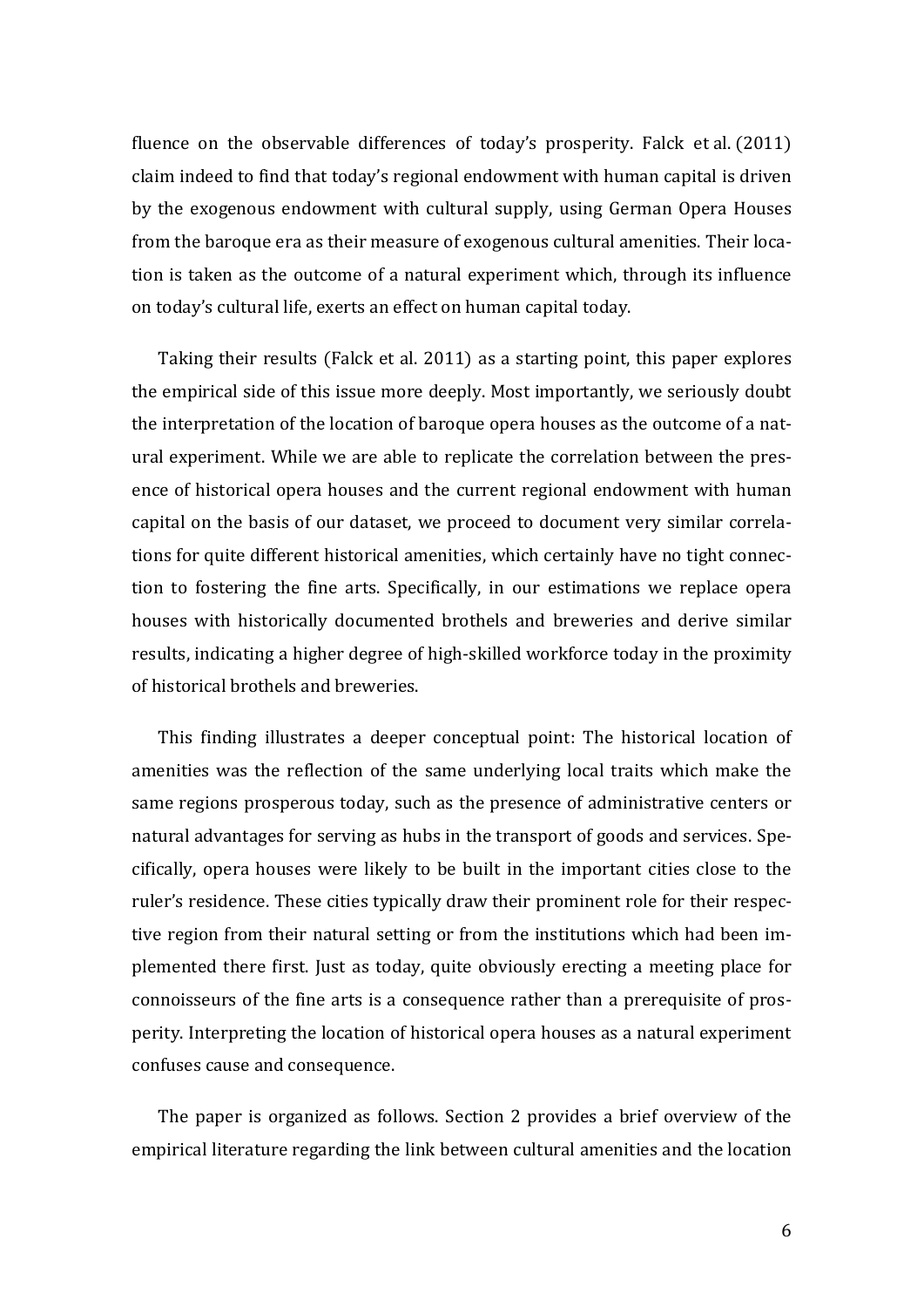choice of skilled labor. Section 3 replicates the results of Falck et al. (2011), while section 4 explores the questions whether the correlation between the distance to historical opera houses and the current regional share of skilled workers warrants a causal interpretation, raising serious doubts regarding the causal nature of this link. Section 5 concludes with a discussion of the implementation of our results for regional policy.

#### 2. Cultural amenities and human capital: Conceptual issues

In the quest for a convincing estimate of the causal effect of the presence of creative people on regional prosperity, reverse causality is potentially the most important obstacle. One approach to alleviating the reverse causality problem is the use of panel data, since it enables the researcher to account for changes over time and the lagged influences of explanatory variables, such as the effect of the lagged share of creative people on current regional economic performance. Möller and Tubadji (2008) choose such a design with panel data for Germany covering the period from 1974 to 2004. Using a GMM approach suggested by Blundell and Bond (1998), they indeed document the importance of creative people for regional growth. However, they find no evidence that members of the creative class feel attracted by a bohemian milieu. Their results rather indicate a causal link running from a talented workforce to bohemians.

More recently, Falck et al. (2011) try to overcome the endogeneity problem by interpreting the presence of historical cultural amenities, namely of baroque opera houses, as a natural experiment. The baroque era is defined as the time between the end of the Thirty Years War in 1648 until the early 19th century. During this time, the Holy Roman Empire of German Nations, roughly the territory of today's Germany, was characterized by a highly fragmented institutional system with small absolutistic principalities. This era was arguably marked by a high regard for cultural life in the absolutistic courts. At these courts, an exceptionally high de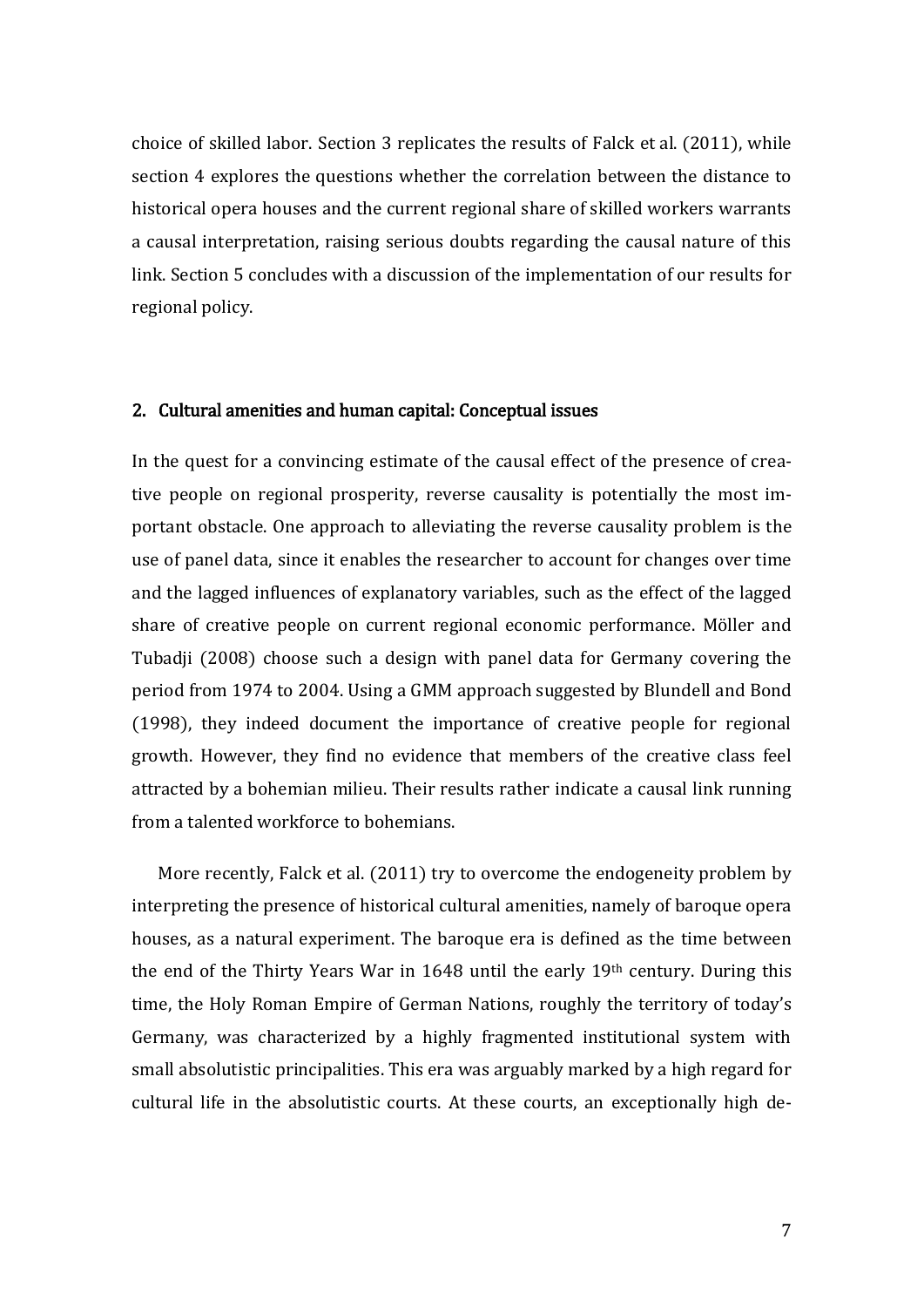mand for music composers developed, congruent with a boom in building opera houses all over the terrain of today's Germany.

Falck et al. (2011) argue that the erection of these opera houses did not reflect above-average economic welfare or local traits which would also be conducive to economic activity, but rather exclusively the rulers' admiration for art and music. Based on this argument, Falck et al. (2011) use the distance of a region to the next baroque opera house as key variable to explain the variation in the regional distribution of today's human capital. This first-stage regression is utilized to instrument human capital in a traditional GDP growth regression. It is the first-stage regression which is at issue here, since in their contribution Falck et al. (2011) assign a causal interpretation to it. In our assessment this interpretation cannot be sustained.

This first stage regression successfully pins down a significant correlation between the distance variable on the right-hand side and the skill variable on the lefthand side, since it rests on a wide distribution of baroque opera houses across German cities. This would hardly be possible using the corresponding distribution in former centralistic regimes, e.g. in France. Thus, for the search for a successful instrument operating in the structural equation, the regression attributing regional growth performance to the share of skilled workers in the region, Falck et al. (2011) have to be applauded. But while the persistence of the opera houses – all the baroque amenities still exist today – leads to a high correlation with current cultural activities in Germany, Falck et al. (2011) err seriously when they go on to argue that the location of baroque opera houses can be interpreted as a quasinatural experiment. The mutation from an econometric instrument satisfying an exclusion restriction to a genuine treatment variable which causally influences the variable of interest in this first-stage regression can simply not be sustained by convincing arguments.

Falck et al. (2011) are right that the problem of reverse causality, their principal focus, cannot arise because today's prosperity cannot influence baroque opera house buildings. Correctly so, but due to the nearly ubiquitous problem of unob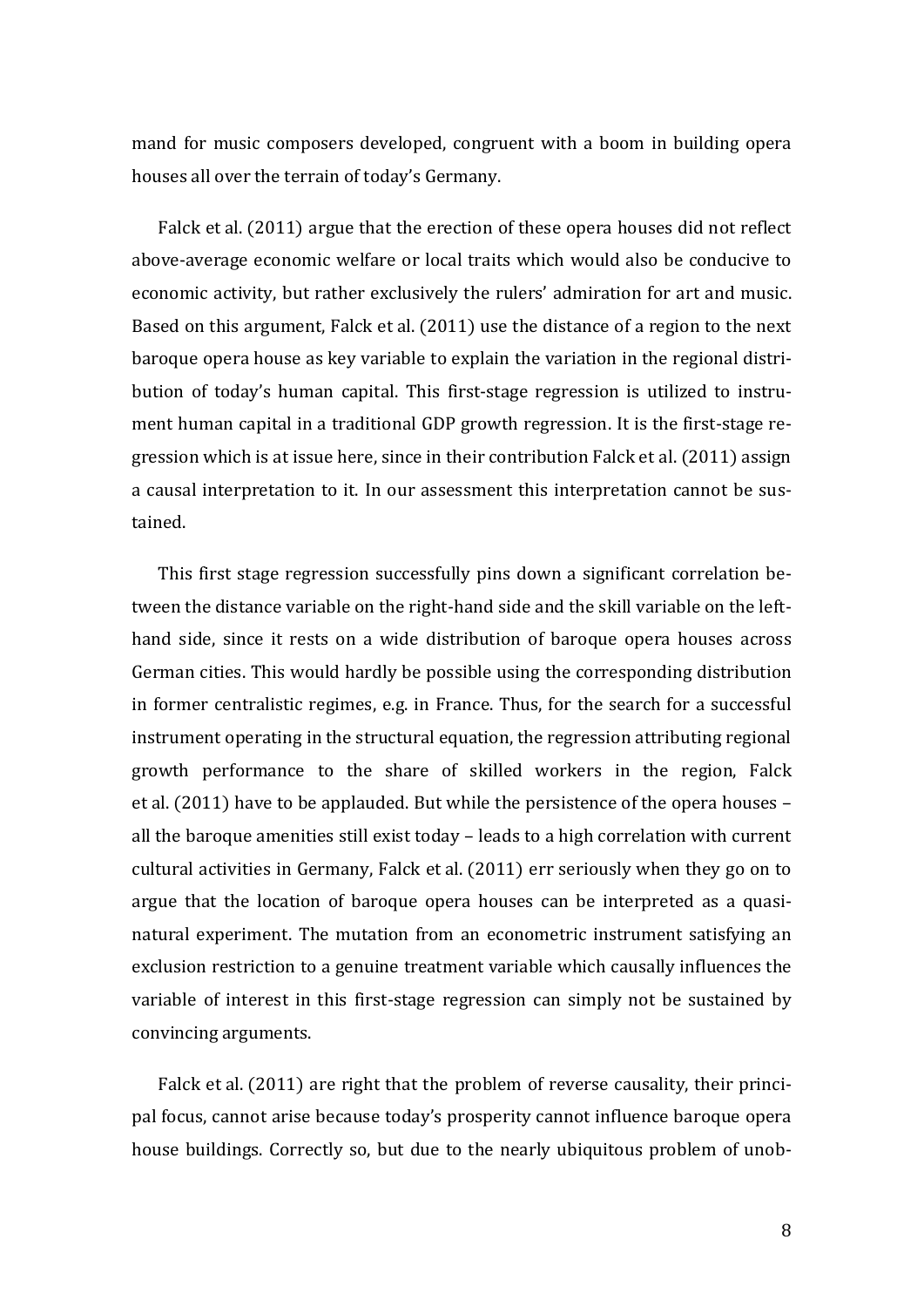served heterogeneity, there are serious doubts concerning the causal interpretation of their first-stage regression. After all, the distance to historical opera houses is merely one variable of its kind which could serve as a regressor in the first-stage regression and, thus, as an instrument in the growth regression. All that an instrumental variable must satisfy is orthogonality to the residual in the second-stage regression of interest and a sufficiently high correlation with the variable to be instrumented, i.e. the regional share of high-skilled. Before one would be able to assign this variable a causal interpretation in the first-stage regression, though, much more would be needed. Most importantly, one would have to demonstrate that no other candidate variable of the same kind could be used as an economically more sensible variable instead.

For this purpose, it is very helpful to imagine the structure of a perfect experiment to study the impact of baroque opera houses – or any other historical cultural amenity – on the contemporary human capital in a region. In such an experiment, baroque opera houses would have been allocated randomly over the German territory – like a helicopter flying over Germany and randomly dropping opera houses. Indeed, opera houses in the baroque era have been built widely over German territory reflecting the administrative conditions of this era. By no means, however, the location of baroque opera houses can be regarded as being random.

These facilities were typically built in cities that had emerged as the administrative centers of this era. And these locations became administrative centers not by mere chance but rather because of other reasons, such as the proximity to an important trade line, to a river, the sea or because of the availability of natural resources. As German cities tended to retain their regional importance over time, the described first-stage regression therefore suffers from an omitted variable bias as soon as a causal interpretation is endeavored. To corroborate this argument, we run alternative regressions where we use undoubtedly meaningless historical amenities as explanatory factors for today's human capital and show that these alternative amenities also display significant effects which are similar to those of baroque opera houses.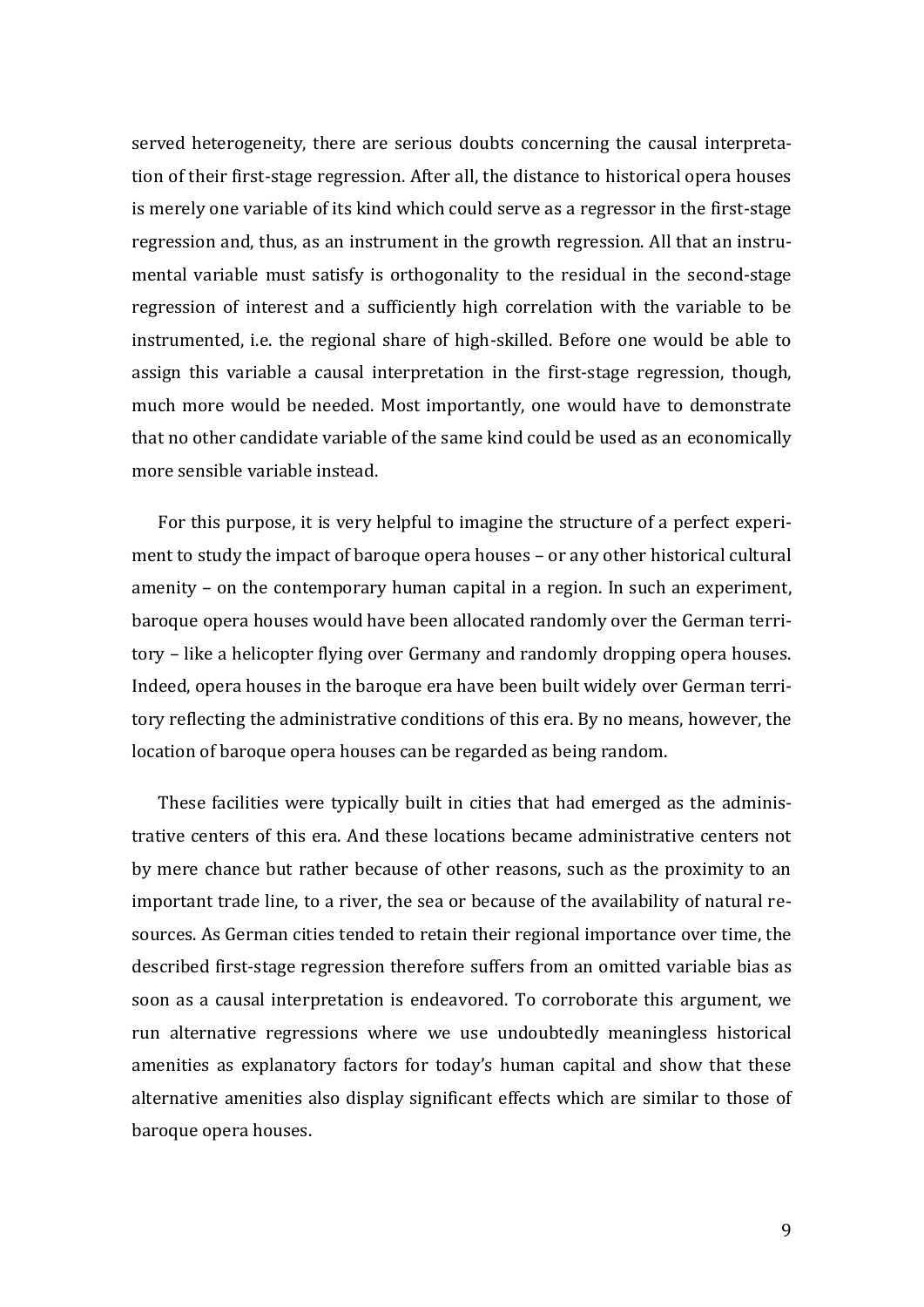But even if the location of baroque opera houses could be regarded as the result of a quasi-natural experiment and, correspondingly, even if historical cultural amenities would display persistent positive effects on the regional share of human capital, one would have to be very careful from the viewpoint of its external validity, to extrapolate this effect to the circumstances of today. Most specifically, such results would hardly justify the subsidization of today's opera houses as a preferred means of attracting high-skilled workers. After all, most regions in Germany are already subsidizing cultural amenities at a large scale. Whether additional cultural subsidies could really be able to attract additional skilled workers and, thereby, significantly affect regional economic growth is already very unlikely from the vantage point of any individual region. Moreover, one would have to take into account general equilibrium effects: If all regions invest in their cultural amenities intensely, it remains unclear, whether cultural amenities are able to attract more skilled workers to specific locations.

#### 3. Replicating Falck et al. (2011)

In a first step, we replicate the results of Falck et al. (2011) by estimating the following regression equation:

$$
h_{ii} = X_i \beta_1 + \gamma \operatorname{dist}_{ij} + \varepsilon_{ii}, \tag{1}
$$

where  $h_{it}$  denotes the share of employed workers with tertiary education in county *i* at year *t*. The variable  $\varepsilon_{it}$  denotes the usual error term with  $\varepsilon_{it} \sim N(0,\sigma^2)$ . The explanatory variable of main interest,  $dist_{ij}$  measures the distance from county *i* to the closest county j with a baroque opera house. If today's highly talented workforce were indeed drawn towards locations in the proximity of historical cultural supply, the estimated coefficient  $\gamma$  should be significantly negative.

The matrix  $X_i$  subsumes variables at the county level to control for other factors that might affect the regional share of high-skilled workers. Note, however, that these covariates might themselves be influenced by historical circumstances, and that their coefficients might absorb part of the genuine effect of baroque opera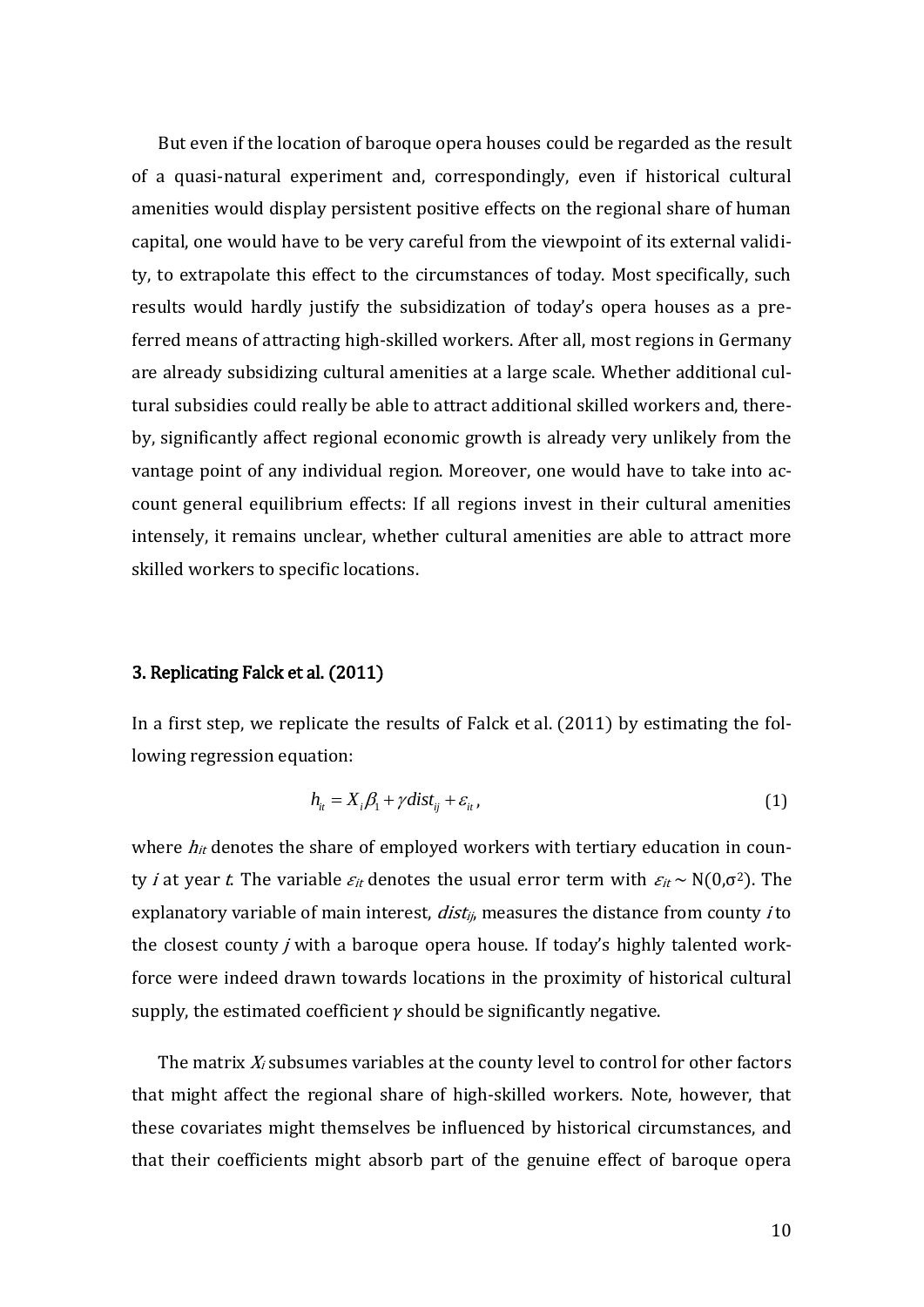houses (Becker et al. 2011). Nevertheless, we subsequently add to our specification a dummy variable indicating whether a county is located in West-Germany, the logarithm of regional per worker GDP at the beginning of our sample period, and a set of county-type dummies reflecting their urban or peripheral environment as well as their population density and spatial position. The latter specification corresponds to the specification employed by Falck et al. (2011).

We estimate this model via pooled OLS, since a standard fixed-effects model would wipe out the variable of interest, the time-constant distance to the historical opera houses. Standard errors are clustered at the regional level. We utilize annual data from 1999 to 2004 for 413 German counties (Kreise) obtained from the Federal Institute for Research on Building, Urban Affairs and Spatial Development (BBSR 2011) and the Federal Statistical Office (Destatis 2013).

Table 1 provides descriptive statistics on the variables utilized in our regressions. The share of employed workers with a tertiary education varies from 2 to 25% with a mean of 7.1%. On average, the counties in our sample are located 50 km away from the next baroque opera house. Note that these figures are very much in line with Falck et al. (2011). In their data set the average regional share of skilled workers is also 7.1% and the average distance to the next baroque opera house is 51 km. The average initial GDP per worker in 1998 is 47.990€ and 79% of the included counties are located in West Germany.

The first column of Table 2 reports the results of the bivariate regression of today's share of human capital on the distance to the closest baroque opera house. On average, a county located ten kilometers closer to a historical opera house displays a significantly higher share of human capital, by some 0.26 percentage points. This result does not change noticeably when the indicator for location in West Germany is included as additional regressor, although the coefficient of the dummy itself is highly significant. Its coefficient estimate suggests that former Western-German regions tend to have a lower human capital by some 2.6 percentage points. Including the county-type dummies and the initial GDP as additional regressors (column (3)) diminishes the estimated effect of the distance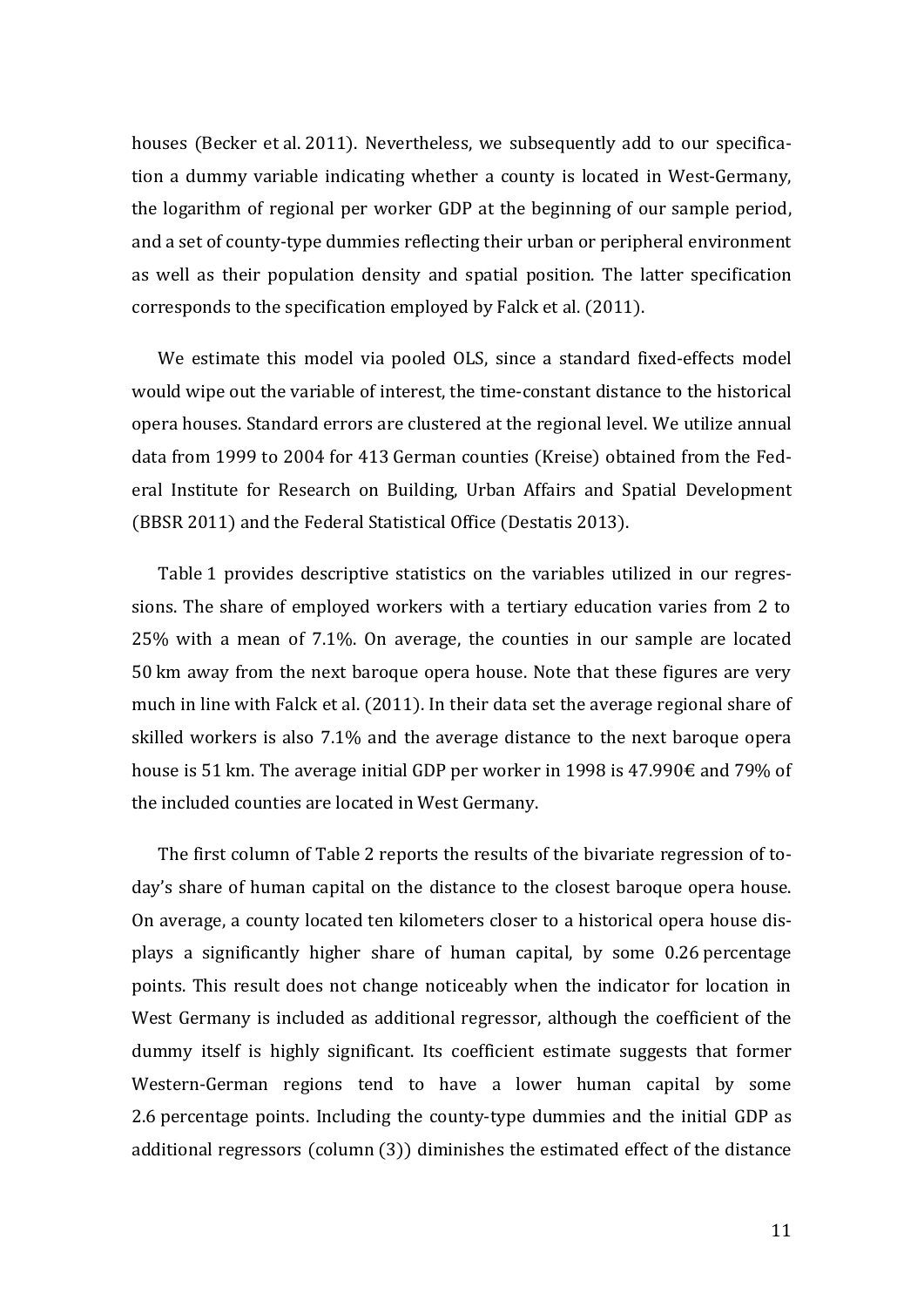to a historical opera house, implying that human capital is typically only 0.07 percentage points lower with every ten kilometers further away from an baroque opera location. However, the coefficient is still statistically significant at the 5% level. Note that these results are almost identical to those obtained by Falck et al. (2011).

#### 4. Exploring genuine causality

In the spirit of DiNardo and Pischke (1997), we probe the causal nature of the correlation between the distance to baroque opera houses and the share of skilled workers in a region by replacing the key regressor by alternative historical regional amenities. These amenities are selected in such a way as to justify a similar story about the nexus between historical circumstances and today's human capital endowment. If the estimated effects of these alternative amenities turn out to be of similar importance as the distance to a historical opera house, this would cast serious doubts on the identification strategy of Falck et al. (2011).

In columns (4) to (6) we consider the distance to the next historical brothel which existed before 1600 rather than the distance to the next baroque opera house. The data on historical brothels have been obtained from Schuster (1992). The results indicate that an increasing distance to the next brothel has a significant negative effect on the region's human capital accumulation, with the point estimates being surprisingly similar to the respective estimates for the distance to the next opera house.

The estimation results are also quite similar when we alternatively consider the distance to historical breweries (see columns (7) to (9)), which we calculate from a list of historical breweries provided by Ehm (2013). Compared to the effect of the distance to historical opera houses and brothels, however, the effect of the distance to historical breweries on the contemporary share of high-skilled workers is somewhat smaller and only statistically significant in the multivariate specifica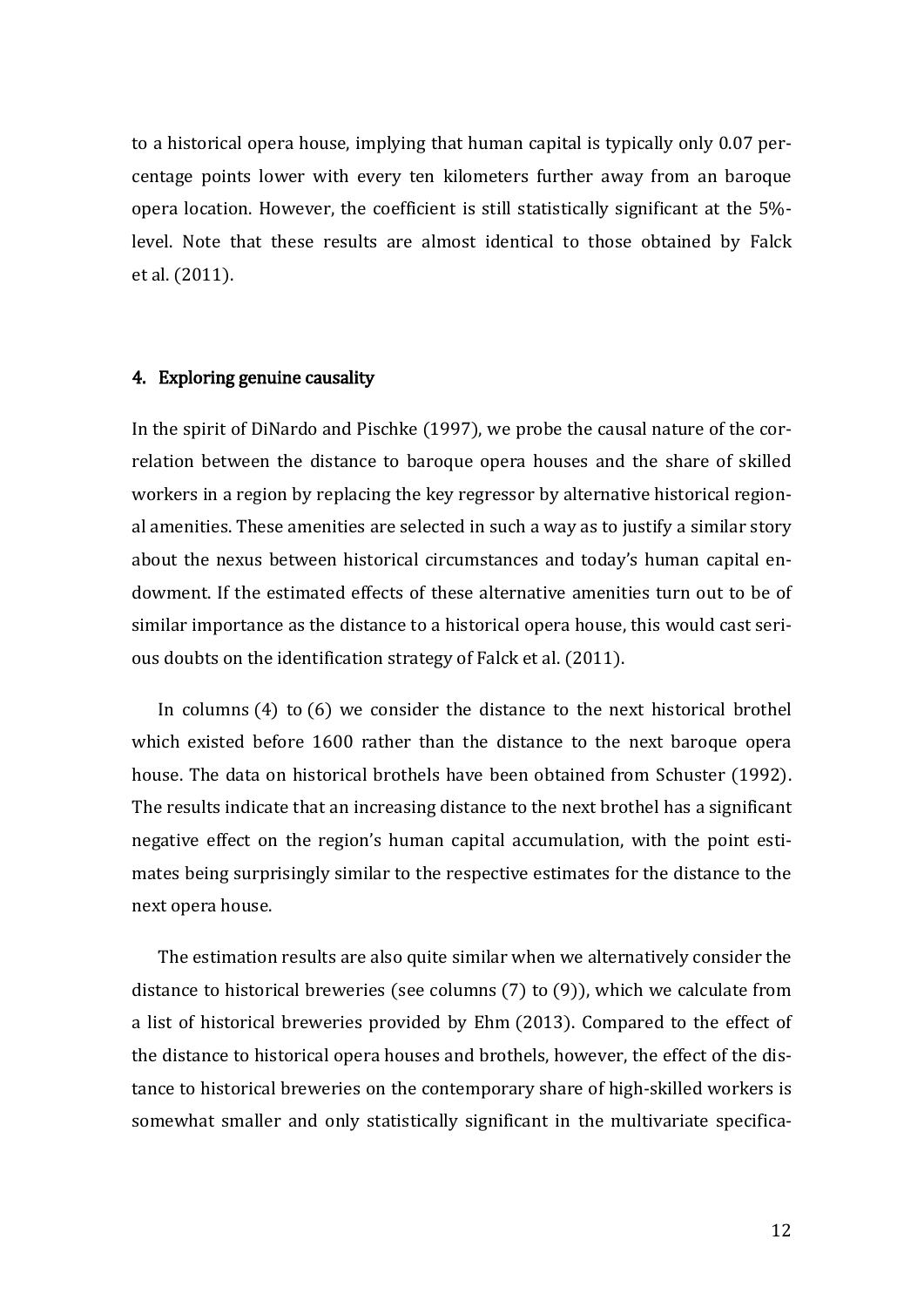tions. Note further that the estimated effects of the other covariates do not change significantly when using the alternative measures of historical amenities.

Clearly, there is no convincing argument that would tie the contemporary human capital endowment of a region to its historical supply of beer or sexual services. Brothels and breweries, especially those which have been big enough to be listed in historical archives, were very likely built in the most important cities in the respective area, as were opera houses. Thus historic location decisions were, at least on average, conscious choices, reflecting local traits which also tend to shape the local human capital endowment today.

In the next step, we try to operationalize the historical importance of cities by defining cities with a high legal power as the capital cities of the members of the German Federation<sup>3</sup> (Deutscher Bund), which was founded in the very beginning of the 19th century.<sup>4</sup> We call those powerful cities "ruling cities" since we define them by their political importance. These ruling cities are broadly distributed over the ancient territory of the Holy Roman Empire of German Nations. We also distinguish large cities by identifying the 20 largest cities of the German territory in 1650. Of course there is a strong link between these characteristics of cities, since powerful cities may attract more people and therefore provide the base for the large cities.

In a similar vein to the previous estimations, we present the results of estimating equation (1) when using the distance to ruling cities and large cities, respectively, rather than distances to historical amenities in Table 3. The estimated coefficients of these two alternative measures of the distance of cities to historically important centers are statistically significant throughout. The bivariate regression

.

<sup>3</sup> We include the capital cities and the provincial capital cities of the kingdoms (Prussia, Bavaria, Saxonia, Hannover and Wurttemberg), the Electorate (Hessen-Kassel), the Duchies and Grand Duchies (Holstein, Lauenburg, Nassau, Braunschweig, Sachsen-Gotha, Sachsen-Coburg, Sachsen-Meiningen, Anhalt-Dessau, Anhalt-Köthen, Anhalt-Bernburg, Hessen-Darmstadt, Mecklenburg-Schwerin, Mecklenburg-Strelitz, Sachsen-Weimar-Eisenach, Oldenburg and Baden), and the Free Cities (Bremen, Frankfurt, Hamburg, Lübeck). Due to their small size we exclude the princedoms, since they stand for a less powerful ruling entity.

<sup>4</sup> The functions of the cities in the member states existed already before, since the creation of the Federation did not create new entities.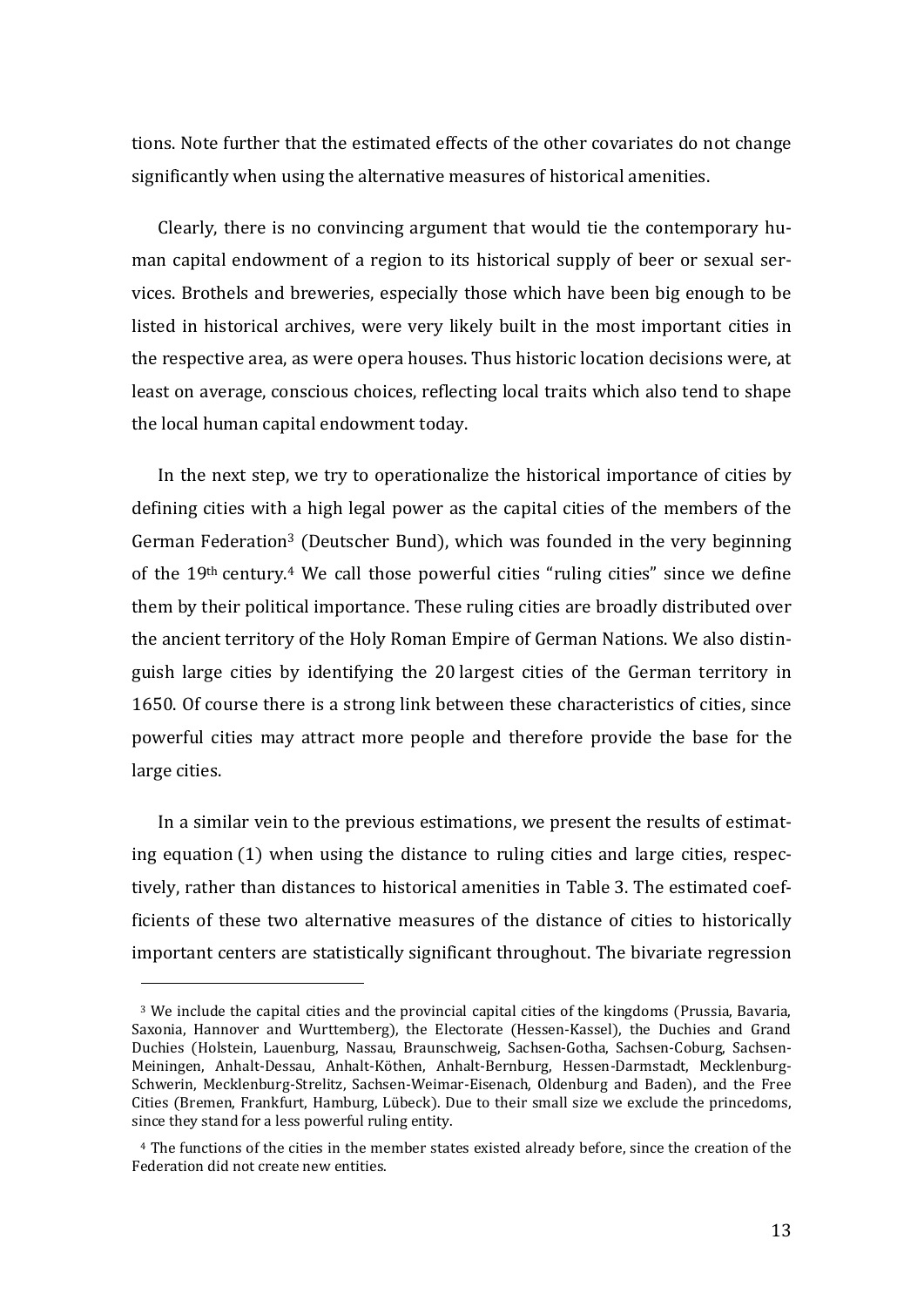implies that a county which is placed 10 kilometers closer to the next historical ruling city increases the contemporary share of high skilled workers by 0.41 percentage points. This value shrinks with the implementation of controls (column 3) to 0.17 percentage points. The estimated coefficients of the large cities indicator are somewhat smaller.

Closer inspection reveals that the ruling cities also displayed a high probability to host operas, since opera houses that were built on the rulers' initiative were very likely located in the very proximity of their residential cities: Nearly all locations of opera houses are a ruling center at the same time, yet not all ruling cities hosted an opera house. Overall, these results also argue against the interpretation that the location of baroque opera houses could be treated as being exogenous.

In yet another alternative approach, we run a series of placebo regressions with artificial opera house locations as additional key regressors. We define the artificial locations as those 39 ruling cities which have no real opera house. If these artificial opera houses were to display a similar effect as real opera-house locations, this would weaken the argument that historic opera houses are a driving force of today's human capital endowments further. This approach is similar to the strategy of Falck et al. (2011), who employed a propensity score matching approach based on geological and geographical characteristics of the regions in order to defined "counterfactual opera houses".<sup>5</sup>

When we consider the distance to these artificial opera houses, the respective coefficients still stay significant and similar in size to the estimates obtained for the real baroque opera houses (see Table 3, column (7)-(9)). Note that the number of observations in this setup decreases substantially, since we had to exclude all those regions from our sample which are linked to a ruling city with an opera. Otherwise, regions closely located to a ruling city (with a real opera house) would obtain a higher distance to the closest remaining ruling city without an opera house. This would inevitably lead to biased results.

.

<sup>5</sup> Falck et al (2011) matched different regions based on geological and geographical factors, religion, Hanseatic League membership and on hosting a historical university.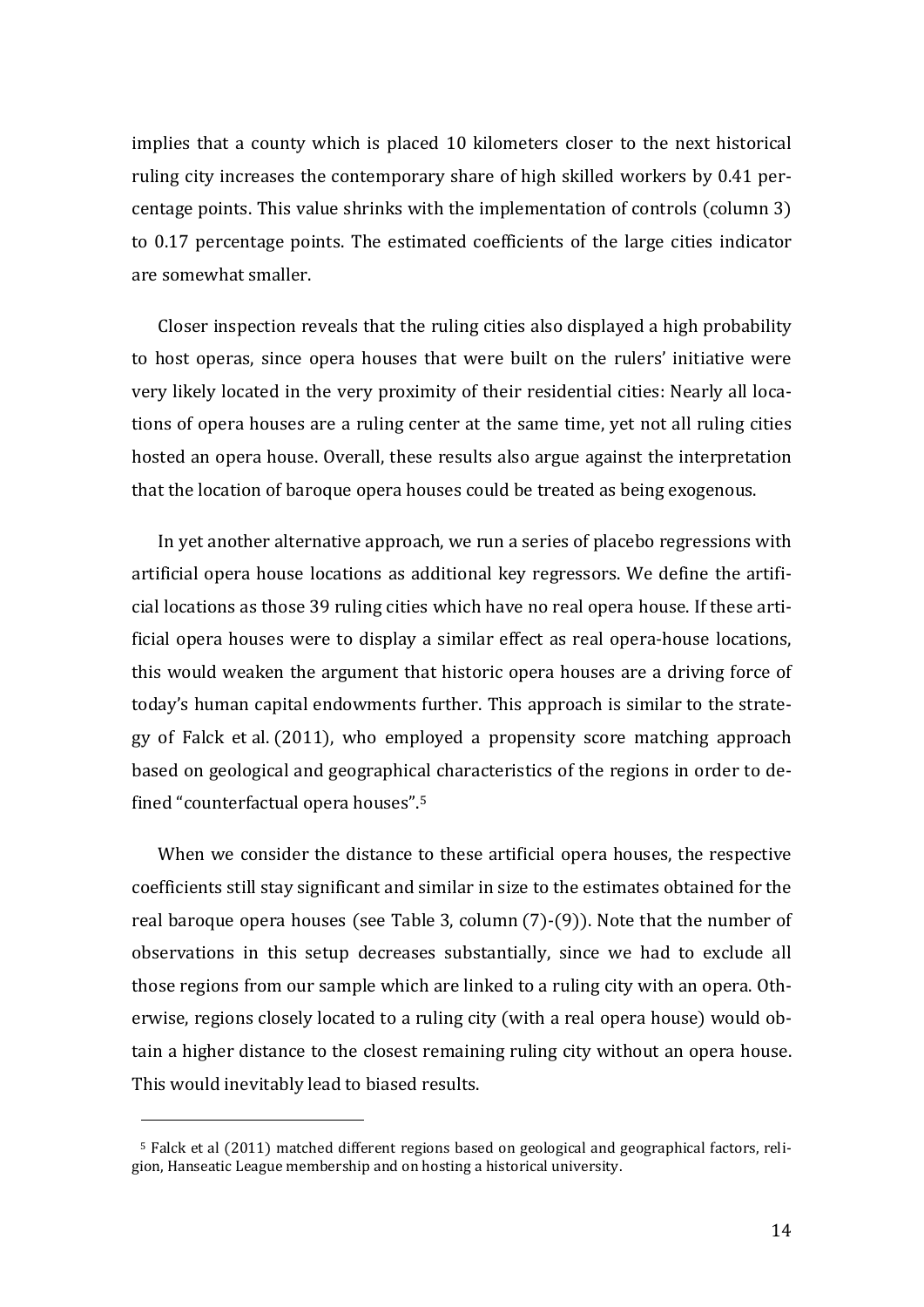In a final set of regressions we jointly consider three distance variables: the distance to a baroque opera house, the distance to a ruling city and the distance to a large city (see columns (4) to (6) of Table 4). According to our presumption that opera houses are hardly the predominant force which drives the attractiveness of a region for high-skilled workers, we expect the coefficient of the distance to the next opera house to become insignificant in this specification. The estimation results confirm this expectation, at least if further factors that may affect the attractiveness of a region are controlled for.

In columns (4) to (6) of Table 4 only the distance to the next ruling city appears to be of importance for the contemporary share of skilled workers. Institutionalists may see their hypothesis to be strengthened by these results, since they suggest that a satisfactory supply of institutions can explain economic development in endogenous growth theory context (e.g. Hall and Jones 1999, Rodrik et. al 2004). Those cities, which we define as ruling cities, are very likely to host the heads of legislative, political and economic institution setters. Therefore, institutional rights were enforced better and faster in these cities compared to surrounding areas with lower institutional power (Amin 1999, Rodriguez-Pose 2010).

#### 5. Conclusion

There appears to be consensus in the economic literature that attracting high skilled workers is an important prerequisite for regional economic growth. Far less consensus exits with regard to the concrete question how to attract high-skilled workers. A prominent hypothesis among some researchers and, in particular, among politicians is that investments in cultural amenities are a good strategy, since a copious cultural life might attract high-skilled workers and, in turn, foster regional economic growth. Empirical studies on the causal link between cultural amenities and regional growth, however, face a serious chicken-egg problem: it is unclear what comes first – economic prosperity or cultural life.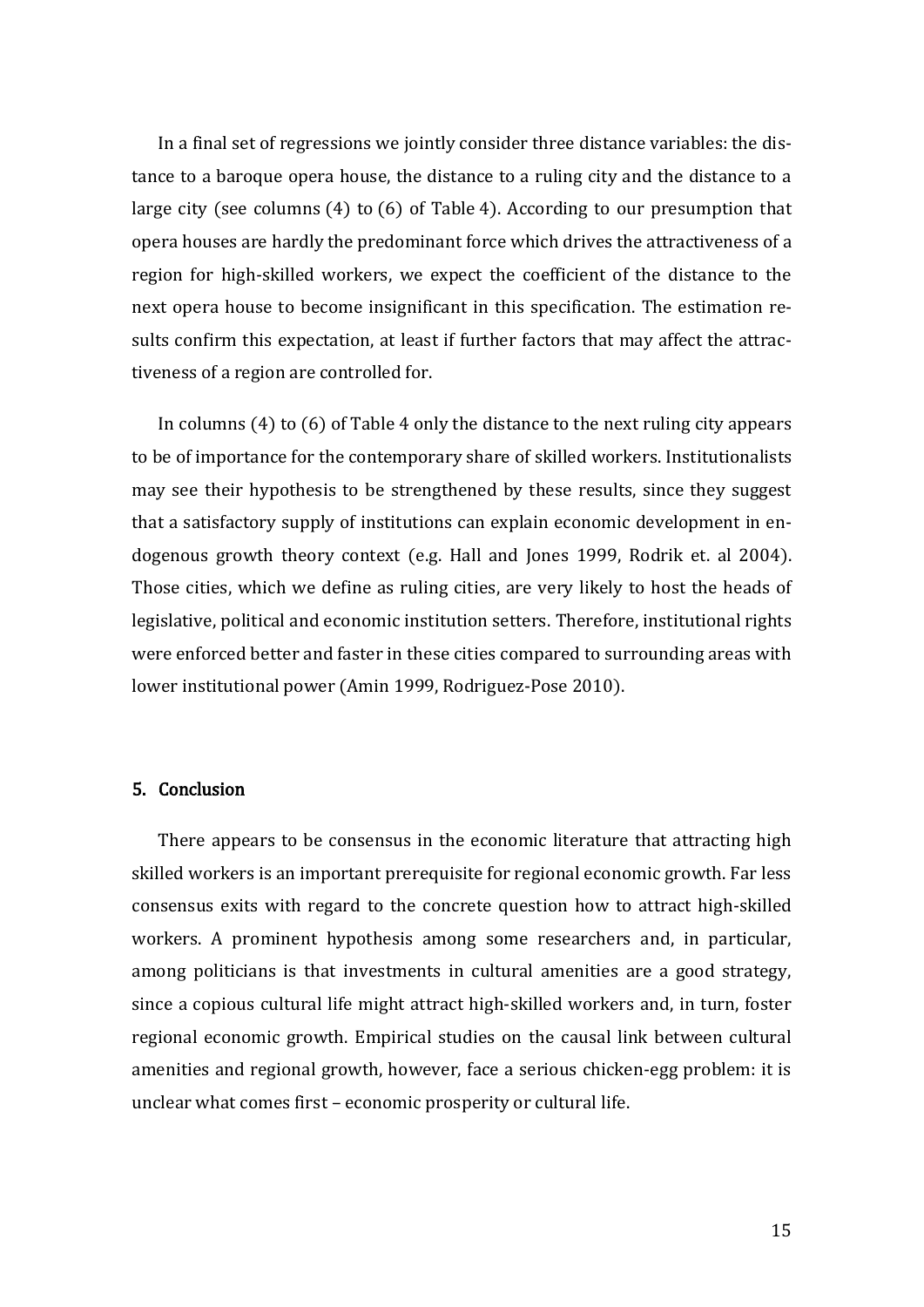In a recent paper, Falck et al. (2011) claim to have solved this problem by using the location of historical cultural amenities as a natural experiment. They show that the distance to baroque operas in Germany, which they claim to be exogenous, is strongly related to the contemporary regional share of high-skilled workers. Using the distance to baroque operas as an instrumental variable, they demonstrate that the share of high skilled workers causes higher regional economic growth. Based on their results – and mistaking the instrumental variable of their first-stage regression as a genuine causal factor – they conclude that public subsidies for cultural amenities could be justified as an investment strategy to foster regional economic growth.

In this paper, we question the validity of this causal interpretation of the auxiliary first-stage regression. Instead, we argue that historical cultural amenities are just one among several candidate regressors whose causal nature would have to be justified on the basis of further theoretical considerations and empirical findings. In fact, after having replicated the results of Falck et al. (2011), we demonstrate that similar estimation results could be obtained by using measures of historical amenities that undoubtedly are not able to attract high-skilled workers. In particular, it appears that the distances to historical brothels and breweries have an effect on the contemporary regional share of high-skilled workers which are similar in sizes and significances to the effect of historical opera houses.

Second, our empirical results indicate that other and at least as reasonable historical characteristics, such as being a ruling or large city in the baroque era, are also found to exert a long-lasting effect on today's regional share of high-skilled workers. Third, the effect of being a historically ruling city is also reflected in our estimates, if we only consider ruling cities without a baroque opera. Finally, the effect of baroque operas on the location choice of high-skilled workers disappears as soon as other historical characteristics of a region, such as being a former ruling city, are controlled for.

Overall, the empirical evidence of this paper casts serious doubts on the validity of interpreting historical cultural amenities as a natural experiment to identify the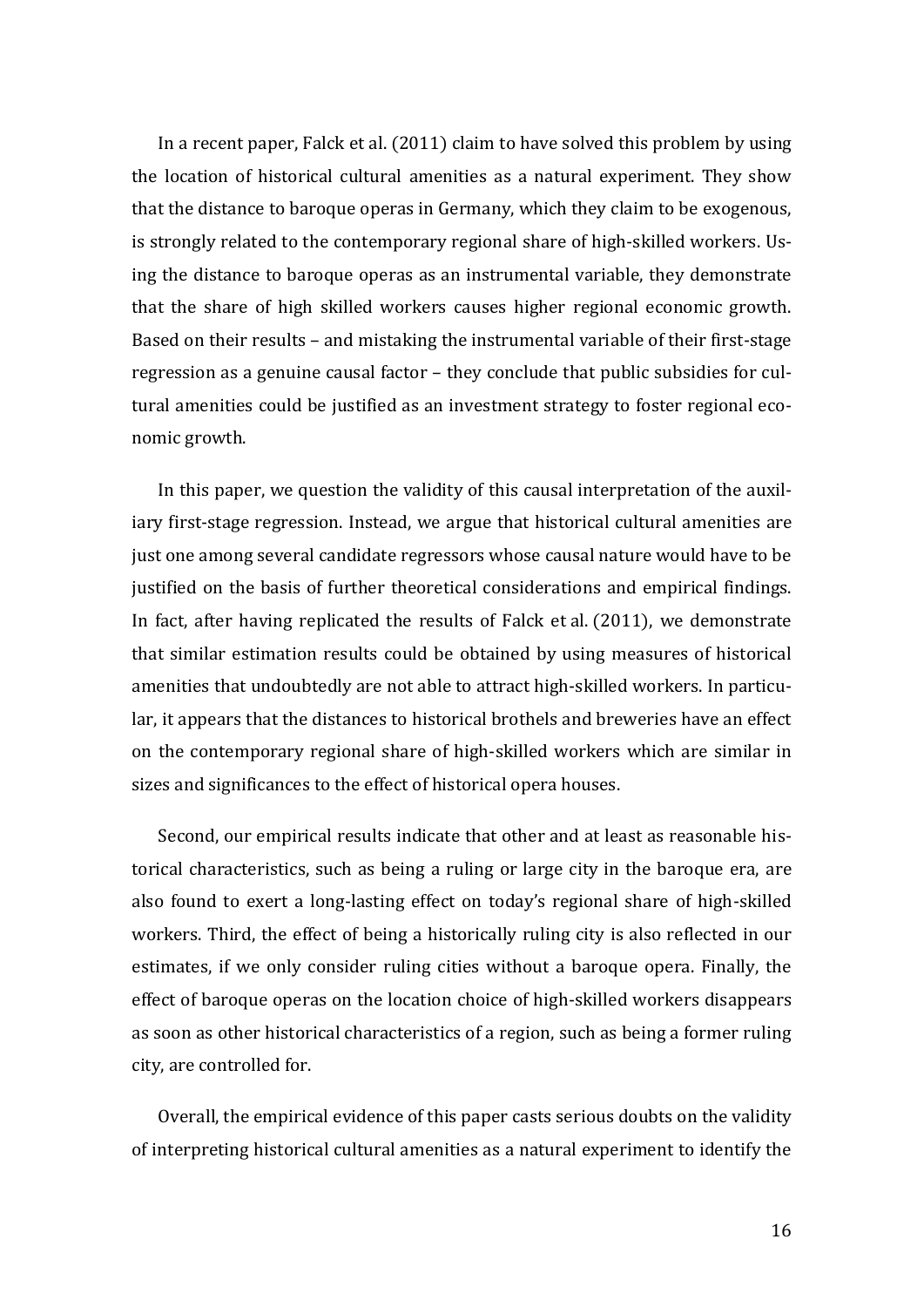causal relationship between culture and regional prosperity. Therefore, there is still no convincing evidence that subsidizing cultural amenities is a viable investment strategy for local governments in their quest for enhanced economic growth. It rather appears that those cities which hosted institution-setting units of legislative, political and economic power in the past, tend to enjoy a long-lasting advantage in attracting high skilled workers.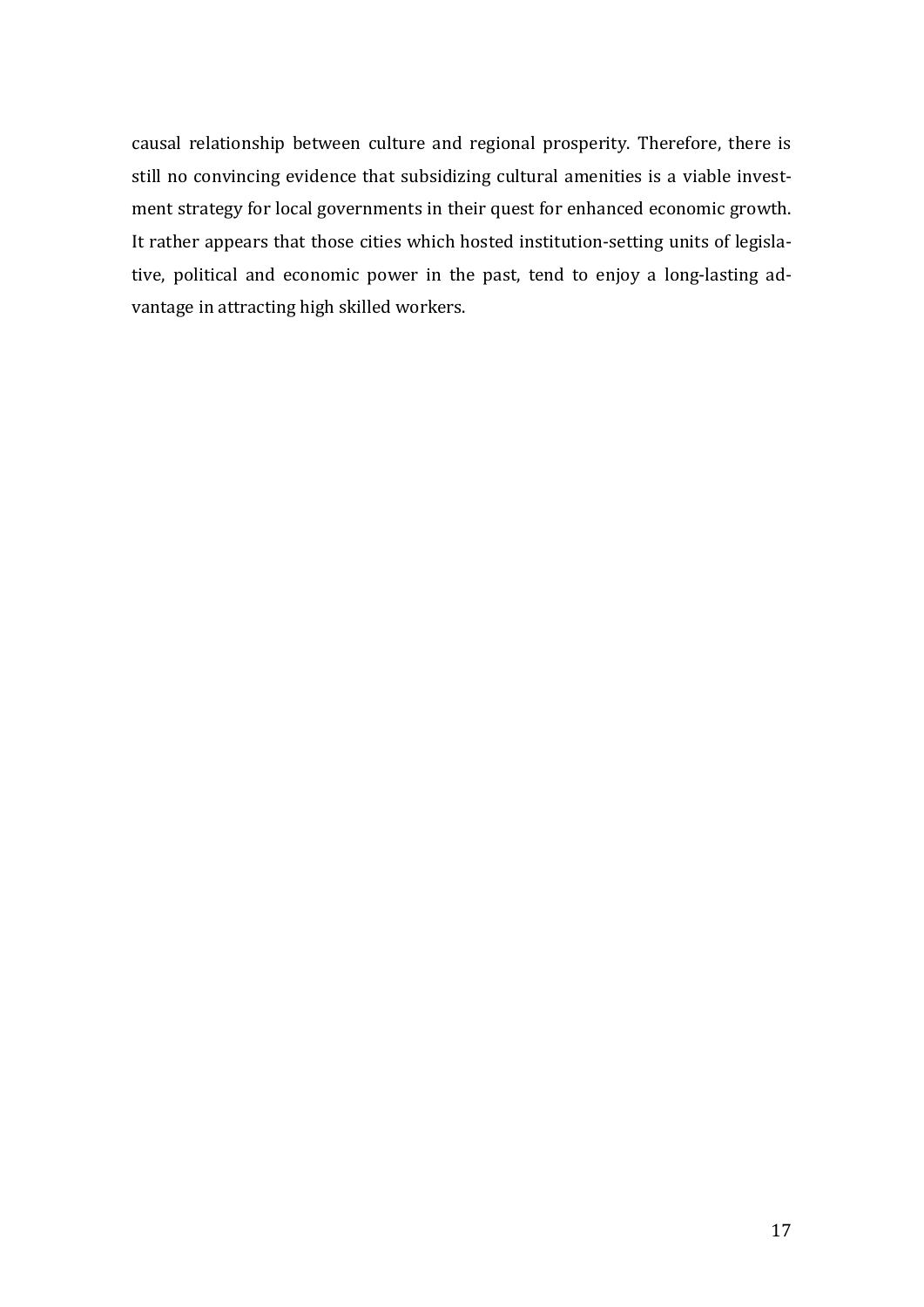| <b>Variable</b>                      | <b>Definition</b>                                                                                                                                                 | Mean              | Min.             | Max.         |  |  |
|--------------------------------------|-------------------------------------------------------------------------------------------------------------------------------------------------------------------|-------------------|------------------|--------------|--|--|
| <b>Human Capital</b>                 | Share of employed workers<br>with tertiary education                                                                                                              | 7.141<br>(3.356)  | 1.928            | 25.268       |  |  |
| <b>Distance to Opera</b>             | Distance to the closest ba-<br>roque Opera house (in km)                                                                                                          | 50.3<br>(30.5)    | $\mathbf{0}$     | 179.1        |  |  |
| Distance to<br><b>Ruling City</b>    | Distance to the closest Rul-<br>ing City before 1818 (in km)                                                                                                      | 37.5<br>(24.9)    | $\mathbf{0}$     | 130.7        |  |  |
| <b>Distance to Large</b><br>City     | Distance to the closest large<br>city from 1650 (in km)                                                                                                           | 63.2<br>(37.4)    | $\mathbf{0}$     | 187.3        |  |  |
| <b>Distance to</b><br><b>Brothel</b> | Distance to the closest<br>Brothel existed before 1600<br>(in km)                                                                                                 | 38.7<br>(34.1)    | $\boldsymbol{0}$ | 188.8        |  |  |
| <b>Distance to</b><br><b>Brewery</b> | Distance to the closest<br>Brewery existed before<br>1700 (in km)                                                                                                 | 30.9<br>(38.7)    | $\mathbf{0}$     | 189.0        |  |  |
| <b>Initial GDP</b>                   | GDP per employee in 1998                                                                                                                                          | 3.871<br>(0.1659) | 3.465            | 4.529        |  |  |
| <b>West Germany</b>                  | West German county (indi-<br>cator variable)                                                                                                                      | 0.789<br>(0.408)  | $\theta$         | $\mathbf{1}$ |  |  |
| County-Type<br><b>Dummies</b>        | Classification of German counties in 9 groups<br>(siedlungsstrukturelle Kreistypen) depending on size, density<br>and spatial position (for details see BBR 2003) |                   |                  |              |  |  |

## **Table 1: Descriptive Statistics**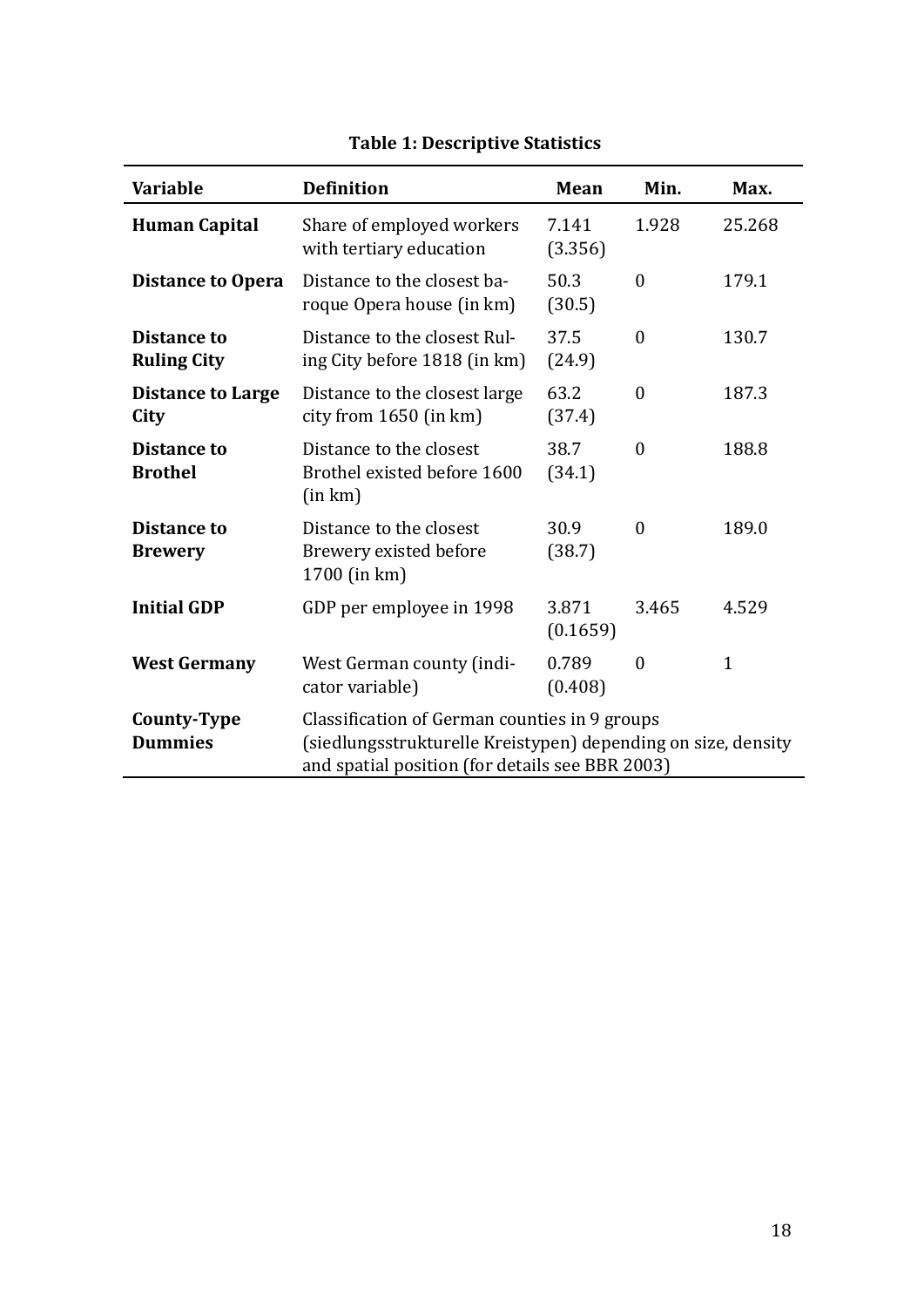### Table 2: Pooled-OLS with Operas, Brothels and Breweries

### (Dependent Variable: Local share of employees with tertiary education)

|                  | (1)         | (2)          | (3)         | (4)            | (5)            | (6)            | (7)      | (8)         | (9)         |
|------------------|-------------|--------------|-------------|----------------|----------------|----------------|----------|-------------|-------------|
|                  | Opera       | <b>Opera</b> | Opera       | <b>Brothel</b> | <b>Brothel</b> | <b>Brothel</b> | Brewery  | Brewery     | Brewery     |
| Distance to      | $-0.026***$ | $-0.021***$  | $-0.007**$  | $-0.015***$    | $-0.018***$    | $-0.009***$    | $-0.005$ | $-0.010***$ | $-0.003*$   |
|                  | (0.006)     | (0.006)      | (0.004)     | (0.005)        | (0.003)        | (0.002)        | (0.004)  | (0.003)     | (0.002)     |
| West Germany     |             | $-2.628***$  | $-5.993***$ |                | $-2.964***$    | $-6.032***$    |          | $-2.984***$ | $-6.121***$ |
|                  |             | (0.352)      | (0.477)     |                | (0.361)        | (0.488)        |          | (0.363)     | (0.494)     |
| $ln(GDP_{1998})$ |             |              | 7.806***    |                |                | $7.644***$     |          |             | 7.839***    |
|                  |             |              | (1.604)     |                |                | (1.621)        |          |             | (1.648)     |
| County-type      | N           | $\mathbf N$  |             | N              | N              |                |          | N           |             |
| No. of Groups    | 413         | 413          | 413         | 413            | 413            | 413            | 413      | 413         | 413         |
| No. of Obs.      | 2478        | 2478         | 2478        | 2478           | 2478           | 2478           | 2478     | 2478        | 2478        |

Note: \*\*\*,\*\*,\*= denote significance at the 1%-, 5%- and 10%-level. Standard errors in parentheses.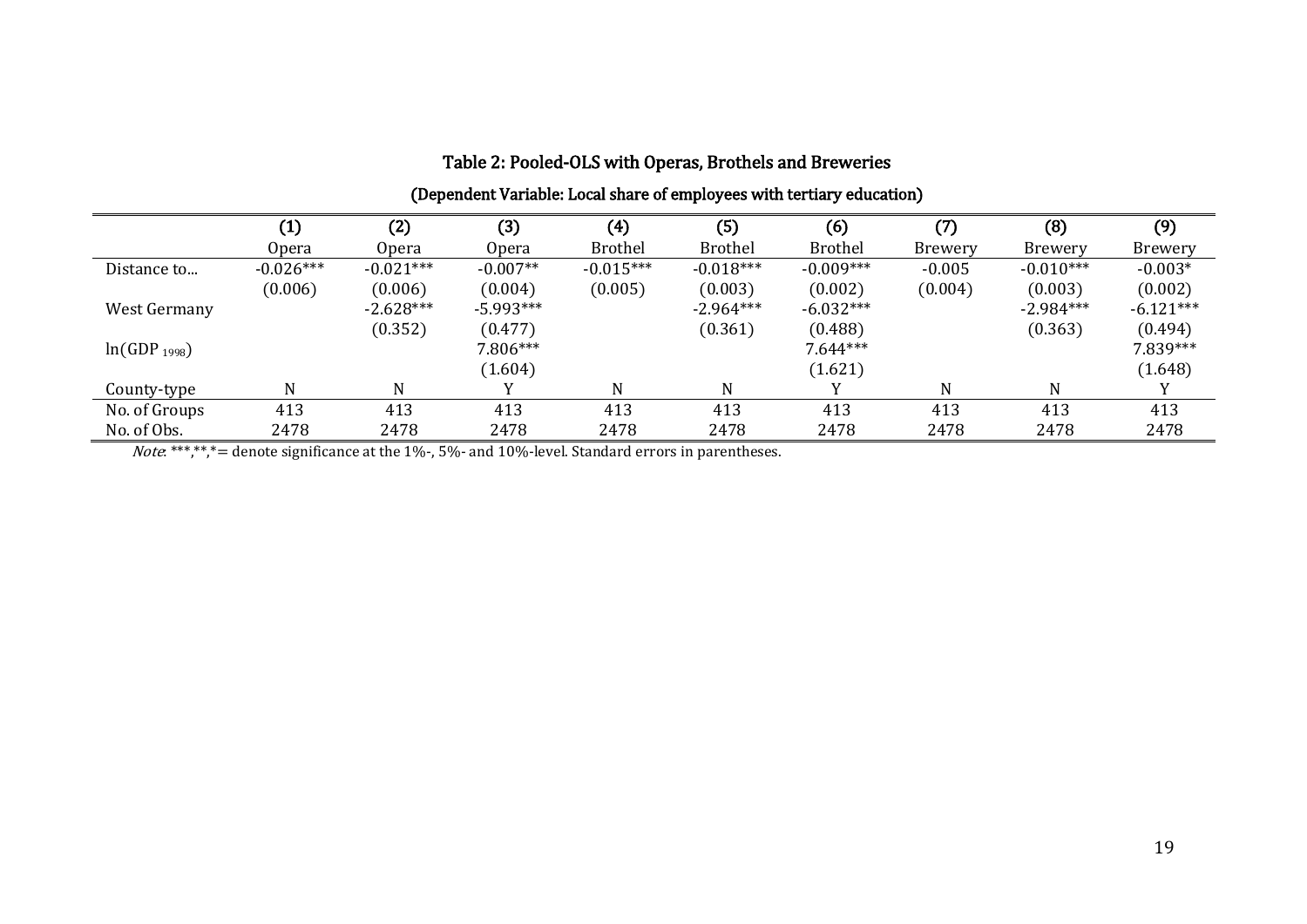|                  | $\left( 1\right)$  | (2)                | (3)                | (4)         | (5)         | (6)         | (7)                        | (8)                        | (9)                        |
|------------------|--------------------|--------------------|--------------------|-------------|-------------|-------------|----------------------------|----------------------------|----------------------------|
|                  | <b>Ruling City</b> | <b>Ruling City</b> | <b>Ruling City</b> | Large City  | Large City  | Large City  | Artificial<br><b>Opera</b> | Artificial<br><b>Opera</b> | Artificial<br><b>Opera</b> |
| Distance to      | $-0.041***$        | $-0.042***$        | $-0.017***$        | $-0.022***$ | $-0.023***$ | $-0.006*$   | $-0.020**$                 | $-0.020**$                 | $-0.011**$                 |
|                  | (0.007)            | (0.006)            | (0.004)            | (0.005)     | (0.005)     | (0.005)     | (0.009)                    | (0.008)                    | (0.005)                    |
| West Germany     |                    | $-2.861***$        | $-5.769***$        |             | $-2.905***$ | $-5.966***$ |                            | $-2.272***$                | $-5.316***$                |
|                  |                    | (0.345)            | (0.487)            |             | (0.343)     | (0.492)     |                            | (0.479)                    | (0.640)                    |
| $ln(GDP_{1998})$ |                    |                    | $7.015***$         |             |             | $7.518***$  |                            |                            | $7.552***$                 |
|                  |                    |                    | (1.609)            |             |             | (1.641)     |                            |                            | (2.057)                    |
| County-type      | N                  | N                  |                    | N           | N           |             | N                          | N                          |                            |
| No. of Groups    | 413                | 413                | 413                | 413         | 413         | 413         | 236                        | 236                        | 236                        |
| No. of Obs.      | 2478               | 2478               | 2478               | 2478        | 2478        | 2478        | 1416                       | 1416                       | 1416                       |

### Table 3: Pooled-OLS with Ruling Cities, Large Cities and Artificial Operas

(Dependent Variable: Local share of employees with tertiary education)

Note: \*\*\*,\*\*,\*= denote significance at the 1%-, 5%- and 10%-level. Standard errors in parentheses.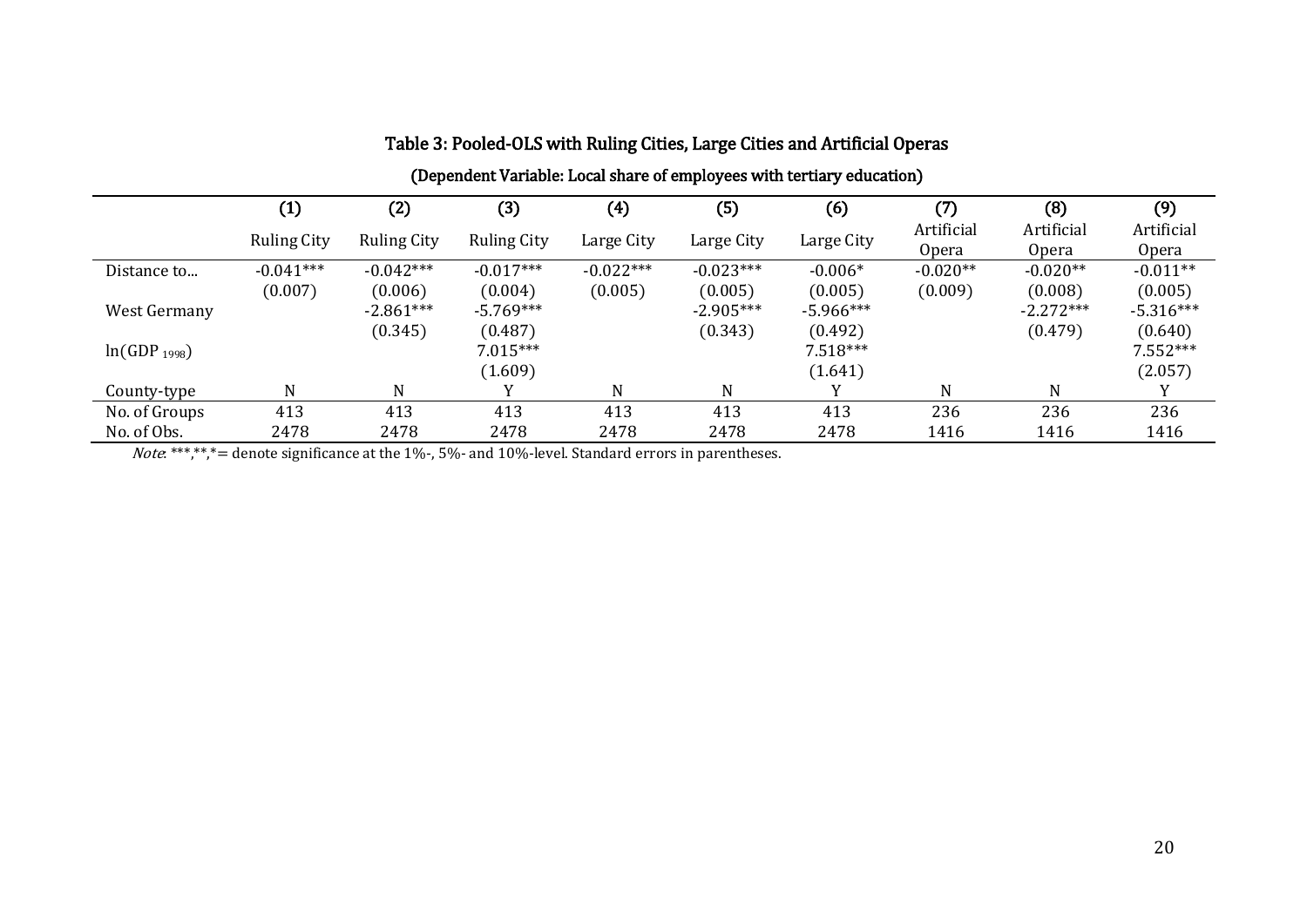|                      |             | 2           | 3)          |
|----------------------|-------------|-------------|-------------|
| Distance to          | $-0.015***$ | $-0.008$    | $-0.004$    |
| <b>Opera</b>         | (0.006)     | (0.005)     | (0.004)     |
| Distance to          | $-0.030***$ | $-0.030***$ | $-0.016***$ |
| <b>Ruling Center</b> | (0.007)     | (0.007)     | (0.004)     |
| Distance to          | $-0.009*$   | $-0.011**$  | $-0.0002$   |
| Large City           | (0.005)     | (0.005)     | (0.003)     |
| West Germany         |             | $-2.796***$ | $-5.720***$ |
|                      |             | (0.337)     | (0.552)     |
| $ln(GDP_{1998})$     |             |             | 6.992***    |
|                      |             |             | (1.608)     |
| County-type          | N           | N           |             |
| No. of Groups        | 413         | 413         | 413         |
| No. of Obs.          | 2478        | 2478        | 2478        |

Table 4: Pooled-OLS with Operas, Ruling Cities and Large Cities (jointly)

(Dependent Variable: Local share of employees with tertiary education)

Note: \*\*\*,\*\*,\*= denote significance at the 1%-, 5%- and 10%-level. Standard errors in parentheses.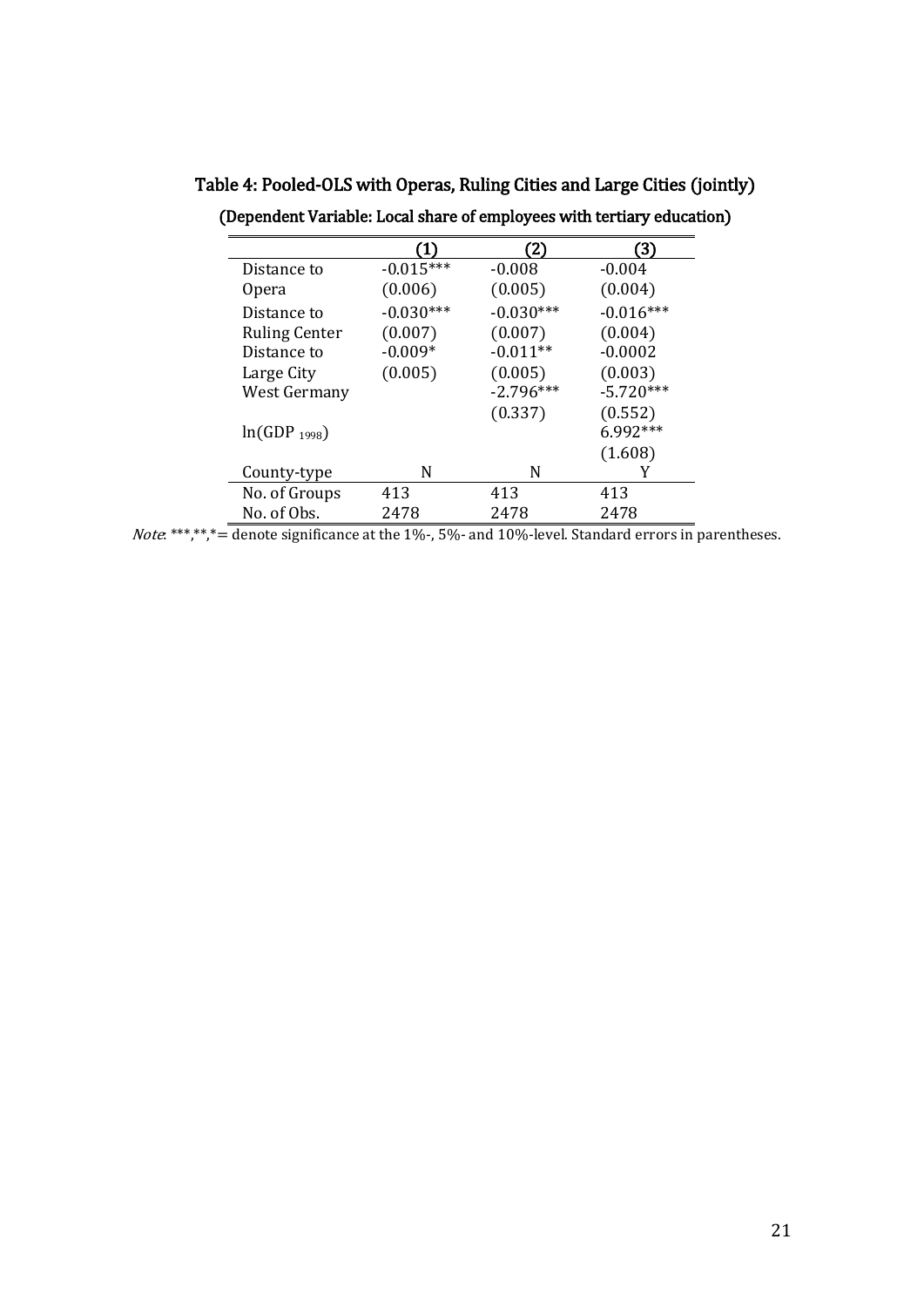#### References

- Acemoglu, D., S. Johnson, J. Robinson, 2005. The Rise of Europe: Atlantic Trade, Institutional Change, and Economic Growth. American Economic Review, 95(3), 546-579.
- Acemoglu, D., S. Johnson, J. Robinson, 2002[. Reversal of Fortune: Geography and](http://economics.mit.edu/files/4127)  [Institutions in the Making of the Modern World Income Distribution.](http://economics.mit.edu/files/4127) Quarterly Journal of Economics, 117, 1231-1294.
- Amin, A., 1999. An institutionalist perspective on regional development. International Journal of Urban and Regional Research, 23, 365-378.
- BBR (Federal Office for Building and Regional Planning), 2003. Aktuelle Daten zur Entwicklung der Städte, Kreise und Gemeinden, Vol. 17. Bundesamt für Bauwesen und Raumordnung, Bonn.
- Becker, S.O., K. Boeckh, C. Hainz & L. Woessmann, 2011. The Empire Is Dead, Long Live the Empire! Long-Run Persistence of Trust and Corruption in the Bureaucracy. CEPR Discussion Papers 8288, C.E.P.R. Discussion Papers.
- Becker, S.O. & L. Woessmann, 2009. Was Weber Wrong? A Human Capital Theory of Protestant Economic History. Quarterly Journal of Economics, 124(2), 531- 596.
- Blundell, R. & S. Bond, 1998. Initial conditions and moment restrictions in dynamic panel data models. *Journal of Econometrics*, 87(1), 115-143.
- DiNardo, J. & J.-P. Pischke (1997). The Returns to Computer Use Revisited: Have Pencils Changed the Wage Structure Too? Quarterly Journal of Economics, 112(1), 291-303.
- Ehm, K., 2013. Historisches Brauverzeichnis Deutschland. Available online (http://klausehm.de/uebersicht.html)
- Falck, O., M. Fritsch & S. Heblich, 2011. The Phantom of the Opera: Cultural amenities, human capital, and regional economic growth. Labour Economics, 18(6), 755-766.
- Florida, R. 2002. The Rise of the Creative Class: And how it's transforming work, leisure, community, and everyday life. New York: Basic Books.
- Glaeser, E., 1994. Cities, information and Economic Growth. Cityscape 1(1): 9-47.
- Glaser, E., 2003. The New Economics of Urban and Regional Growth. In G. Clark, M. Feldman and M. Gertler (Eds): The Oxford Handbook of Economic Geography. Oxford: Oxford University Press, pp. 83-98.
- Glaeser, E., 2005. Review of Richard Florida's The Rise of the Creative Class.